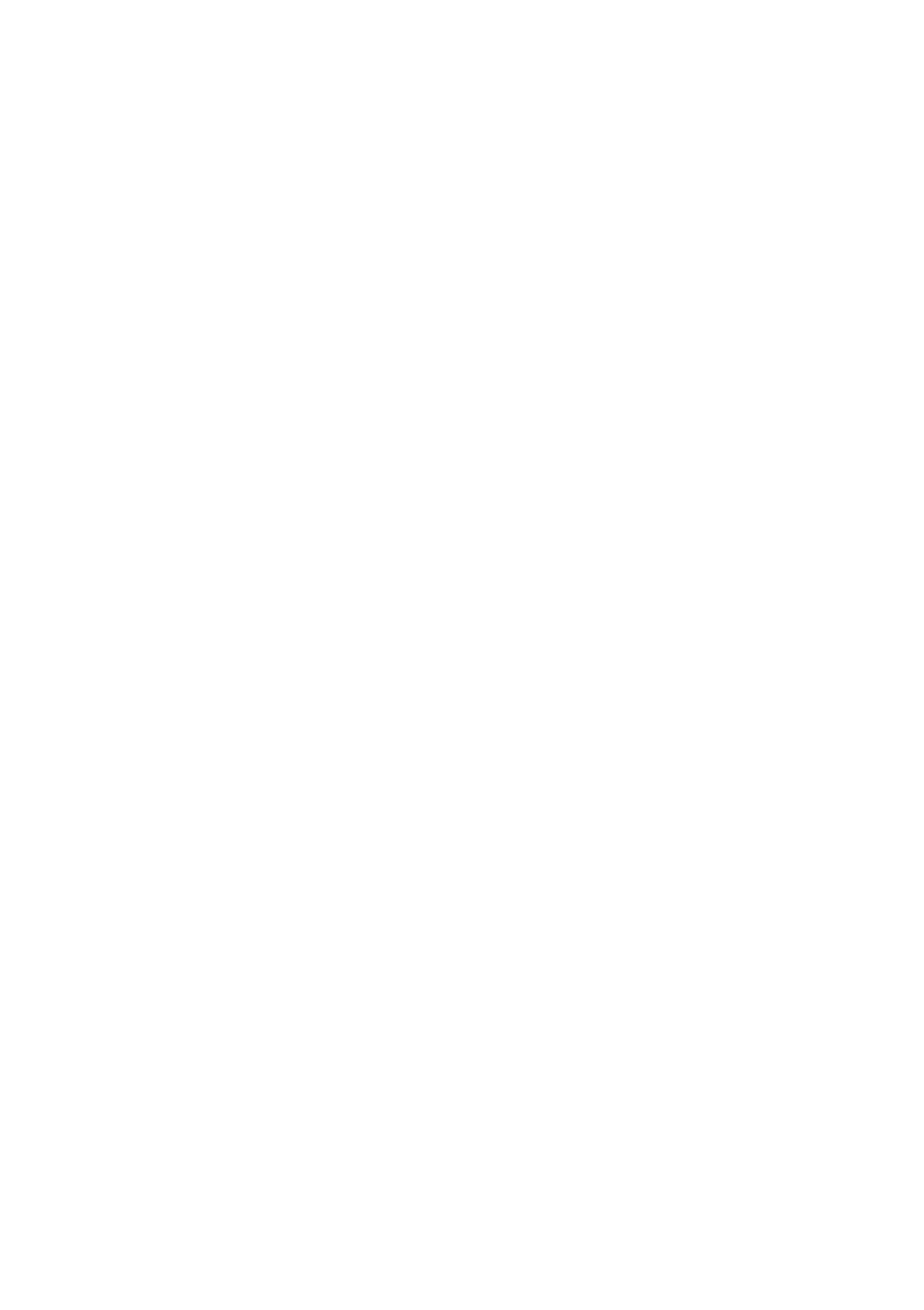# **1. INTRODUCTION**

This manual contains installation and operation instructions for the Compass<sup>TM</sup> CX Series Scales. Please read the manual completely before using the scale.

### **1.1 Safety Precautions**

Please follow these safety precautions:

- Verify that the AC Adapter input voltage matches the local AC power supply.
- Use the scale only in dry locations.
- For best results, use the scale in the specified optimum operating temperature.
- Do not operate the scale in hostile or unstable environments.
- Use your scale with care, gently loading items to be weighed onto the center of the pan. Avoiding rough treatment will aid in the life of your scale.
- Indoor use
- If the equipment is used in a manner not specified by the manufacturer, the protection provided by the equipment may be impaired.

### **1.2. General Product Features**

- **Power Up test:** When the scale is turned on, all display segments will be displayed for a few seconds, indicating that the unit is self adjusting to zero. Once the "0" is displayed, the scale is ready for use.
- **Stable Reading indication:** A star indicator will appear in the lower left corner of the display when a stable reading has been reached.
- **Overload:** If the applied load exceeds the capacity of the scale, an "E" will appear on the display and the load should be removed immediately. The scale will return to normal operation.
- **Tare Function:** Values can progressively be added to a sample. By

pressing the  $\rightarrow 0e^{i\theta}$  button, the scale display returns to zero. After adding additional mass, press  $\rightarrow 0e^{i\omega}$  to zero the scale again. Additional mass may

be added up to the capacity of the scale.

 **Negative Value:** When a load is removed from the scale, any zeroed value will be displayed as a negative number. To return to normal operation, the

zeroed value can be cancelled by pressing  $\rightarrow 0 \leftarrow \infty$  button.

- **Low Battery Indication:** The display will show " $\Box$ " when the batteries are weak and need to be replaced.
- **Auto Shut-Off:** To extend battery life, the scale will automatically turn off after approximately (4) minutes if no active weighing is occurring. This feature is active with battery operation only.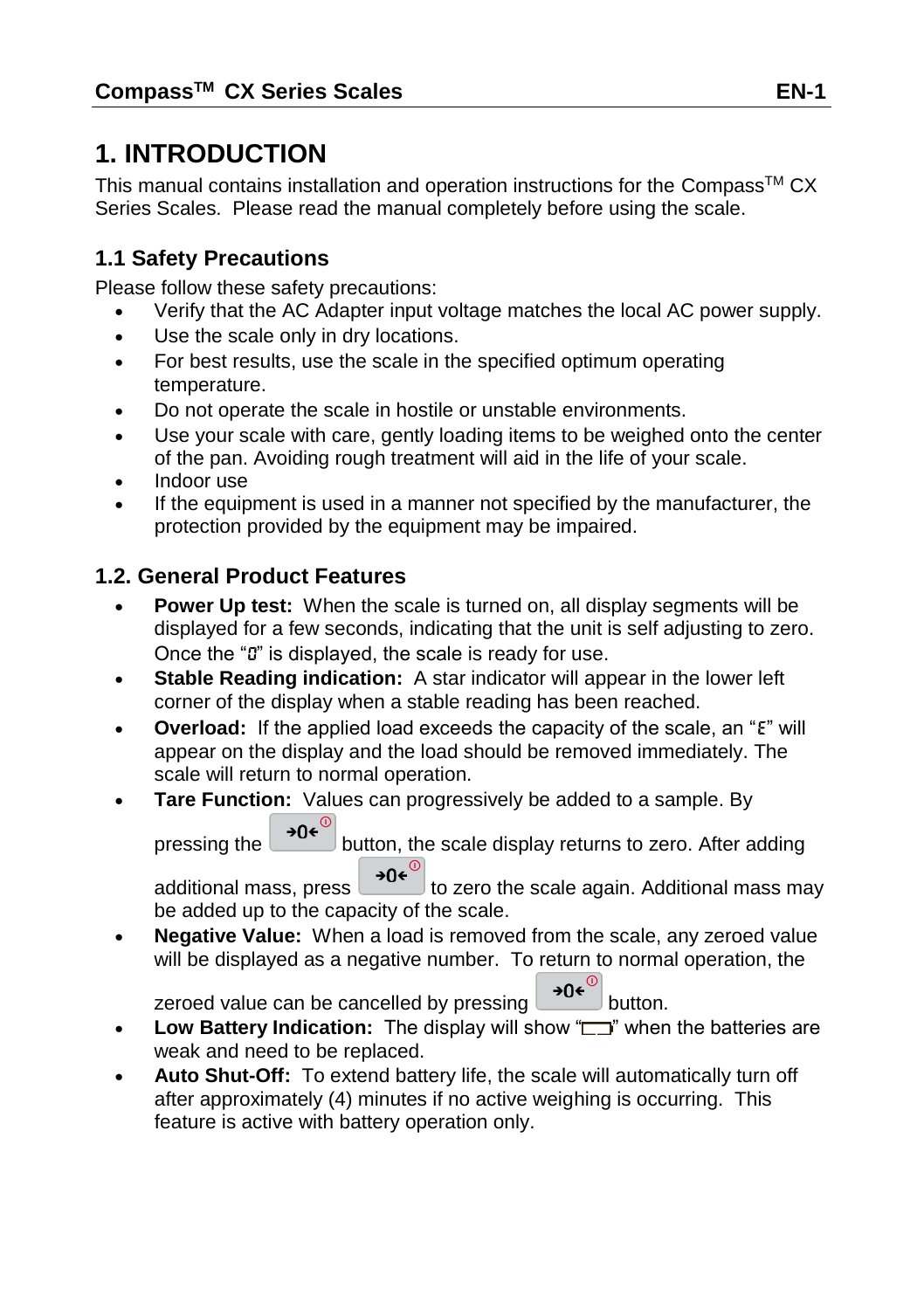# **2. INSTALLATION**

### **2.1 Transportation Protection (0.1g model only)**

Remove the plastic transportation protective insert for use. Save the plastic insert to ensure safe transport.



### **2.2 Power**

Power the scale using the AC power adapter (not included) or 3 AA batteries.

#### **Battery Installation**

Remove the battery cover on the bottom of the scale and place the 3 "AA" size batteries into the compartment as indicated. Do not use excessive force or press the weighing pan. Re insert the battery cover.

#### **AC Power Connection**

Connect the AC adapter (not included) to the receptacle at the rear of the scale. Plug the AC adapter into a properly grounded electrical outlet.

The scale base allows for the efficient stacking of one scale on top of another. **Note:** do not stack more that 4 scales on top of each other.

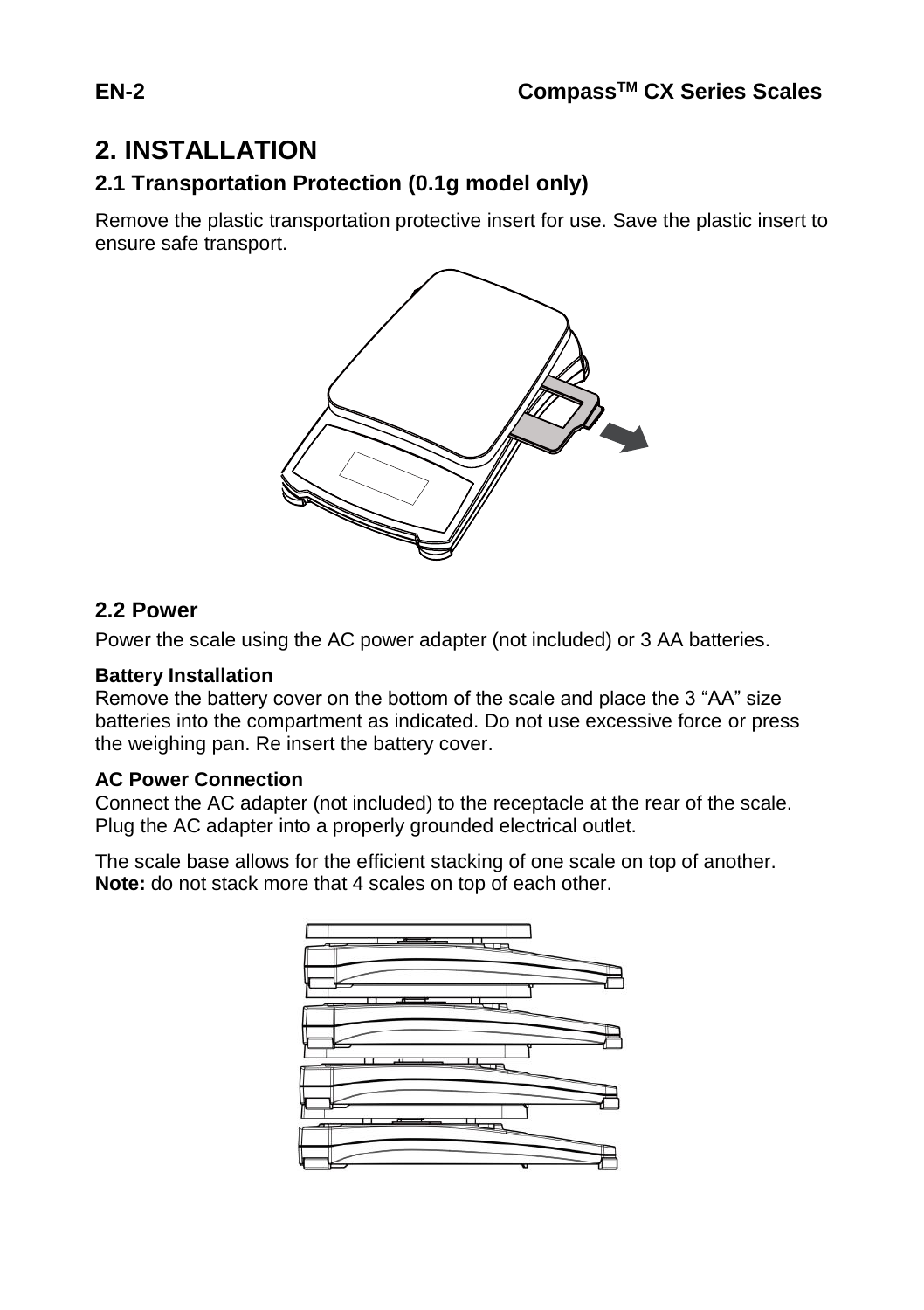# **3. OPERATION**

### **3.1 Two Button Keypad**

- $\overline{20}$  **:** Pressing this button turns on the scale. This same button operates the zero feature when the scale is on. Press and hold this button for three seconds to turn the scale off.
- $\mathcal{F}_{\mathbf{a}}$ : Press this button briefly to change the weighing unit. Press and hold this button to enter user menu.

### **3.2 Calibration**

load signal.

point signal.

normal weighing mode.

For best results calibrate the scale at regular intervals. This is especially important if the scale is in use for prolonged periods.

Calibration weights are not provided with the scale.

Press and hold the  $\sqrt{2}$  **button until Menu** is dsplayed. Release the button, first menu LRL will be displayed. Press  $\left( \rightarrow 0 \leftarrow \right)$  to start span calibration.

 The display shows the span calibration point, for example, 200g. Place the specified calibration weight on the pan and press the  $\rightarrow 0$ . button. The display shows --C-- while the scale stores the calibration

The display shows  $0$ . With no weight on the pan, press the  $\rightarrow 0^{\leftarrow}$  button to establish the zero point. The display shows  $-f -$  while the scale stores the zero

$$
\boxed{\text{CR}}
$$

$$
\overline{\phantom{0}\mathbf{0}_g}
$$

$$
- - \sum_{i=1}^{n} \frac{1}{i} = -
$$

$$
200\,\mathrm{g}
$$





e



• The display shows  $[-d\overline{0}RE-]$  and returns to the

The calibration process can be aborted by pressing  $\circ$ 

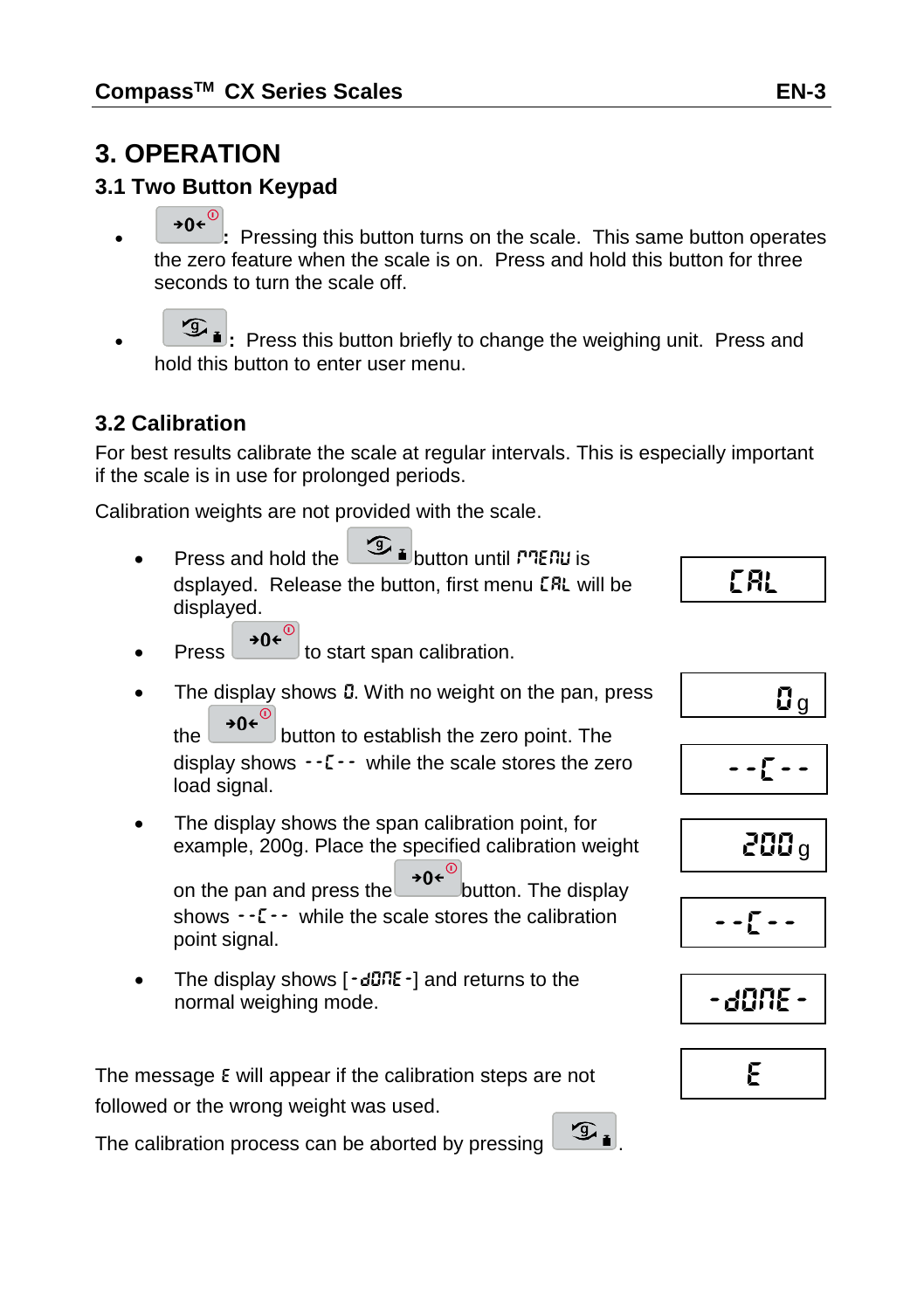### **3.3 Backlight**

Press and hold the **DE** button until  $P$ **TENU** is dsplayed. Release the button, first menu **CRL** will be displayed.

#### b.Auto **Menu**

- When CRL is displayed, press  $\overline{u}$  id move to next menu b.Auto.
- Press  $\rightarrow 0^{\leftarrow}$  to set the backlight to auto mode and return to current weighing mode. The scale will turn on the backlight automatically with any button operation and weighing operation.

#### b.ON **Menu**

- When **b.Ruto** is displayed, press to move to next menu b.ON.
	-
- Press  $\rightarrow 0^{\infty}$  to set the backlight always on and return to current weighing mode.

#### b.OFF **Menu**

- When  $b.00$  is displayed, press  $\overline{\mathcal{F}_{b}}$  to move to next menu b.OFF.
- Press  $\rightarrow 0^{\leftarrow}$  to set the backlight always off and return to current weighing mode.

#### End **Menu**

When  $b.$  OFF is displayed, press  $\boxed{3}$  to move to

End

next menu End. Press  $\theta$  +0<sup> $\epsilon$ <sup>0</sup> to return to current</sup> weighing mode.

# **4. SERVICE INFORMATION**

If the troubleshooting section does not resolve your problem, contact an Authorized OHAUS Service Agent. Please visit our website www.ohaus.com to locate the OHAUS office nearest you.





b.OFF

CAL

b.Auto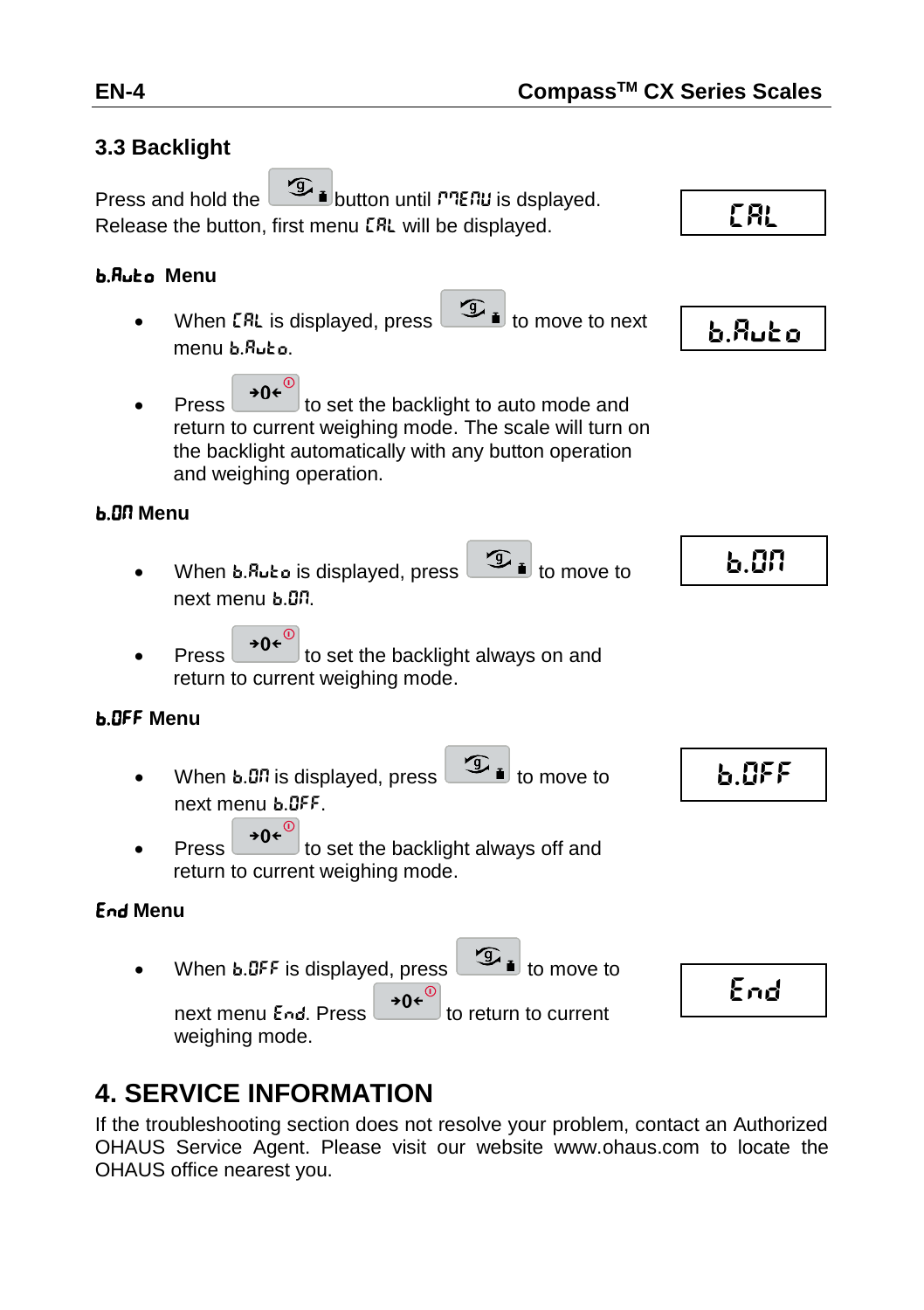# **5. TECHNICAL DATA**

# **5.1 Specifications**

### **TABLE 5-1. SPECIFICATIONS.**

| Model                                                 | <b>CX221</b>                                                                  | CX621                                                         | <b>CX1201</b>                          | <b>CX2200</b> | <b>CX5200</b> |  |
|-------------------------------------------------------|-------------------------------------------------------------------------------|---------------------------------------------------------------|----------------------------------------|---------------|---------------|--|
| Capacity (g)                                          | 220                                                                           | 620                                                           | 1200                                   | 2200          | 5200          |  |
| Readability (g)                                       | 0.1                                                                           | 0.1                                                           | 0.1                                    | 1             | 1             |  |
| Repeatability (Std. Dev.) (g)                         | 0.1                                                                           | 0.1                                                           | 0.2                                    | 1             | $\mathbf{1}$  |  |
| Linearity (g)                                         | 0.1                                                                           | 0.1                                                           | 0.2                                    | 1             | $\mathbf{1}$  |  |
| <b>Span Calibration Mass</b>                          | 200 <sub>g</sub>                                                              | 500 <sub>g</sub>                                              | $1$ kg                                 | $1$ kg        | $2$ kg        |  |
| Stabilization Time (s)                                | 1.5                                                                           | 1.5                                                           | $\overline{2}$                         | 1.5           | 1.5           |  |
| Construction                                          |                                                                               |                                                               | ABS housing & stainless steel pan      |               |               |  |
| Calibration                                           |                                                                               | User-selectable external span / Digital with external weight  |                                        |               |               |  |
| Tare Range                                            |                                                                               |                                                               | Full capacity by subtraction           |               |               |  |
| Weighing Units*                                       | g, N, oz, lb: oz                                                              |                                                               |                                        |               |               |  |
| <b>Application Modes</b>                              | Weighing                                                                      |                                                               |                                        |               |               |  |
| Power Requirement                                     | 3 AA batteries (included) or AC adapter (not included)                        |                                                               |                                        |               |               |  |
| <b>Typical Battery Life</b>                           | 1,000 hours                                                                   |                                                               |                                        |               |               |  |
| <b>Operation Temperature</b><br>Range                 | 5°C (41°F) to 40°C (104°F) at 10% to 80% relative humidity,<br>non-condensing |                                                               |                                        |               |               |  |
| Specified Temperature<br>Range                        | 18°C (64°F) to 25°C (77°F) at 10% to 80% relative humidity,<br>non-condensing |                                                               |                                        |               |               |  |
| <b>Storage Conditions</b>                             |                                                                               | -20°C (-4°F) to 55°C (131°F) at 10% to 90% relative humidity, | non-condensing                         |               |               |  |
| Display Type                                          |                                                                               | Liquid crystal display (LCD) with backlight                   |                                        |               |               |  |
| Display Size                                          |                                                                               |                                                               | 0.71 in / 18 mm digits                 |               |               |  |
| Pan Size (W x D)                                      | 5 x 5.6 in / 128 x 142 mm                                                     |                                                               |                                        |               |               |  |
| <b>Balance Dimensions</b><br>$(W \times D \times H)$  |                                                                               |                                                               | 5.3 x 7.9 x 1.6 in / 135 x 201 x 41 mm |               |               |  |
| <b>Shipping Dimensions</b><br>$(W \times D \times H)$ | 6.7 x 9.3 x 2.2 in / 170 x 235 x 55 mm                                        |                                                               |                                        |               |               |  |
| Net Weight                                            |                                                                               |                                                               | 1.1 lb / $0.5$ kg                      |               |               |  |
| Shipping Weight                                       | 1.5 lb / 0.7 kg                                                               |                                                               |                                        |               |               |  |

\* Availability is dependent on model and region.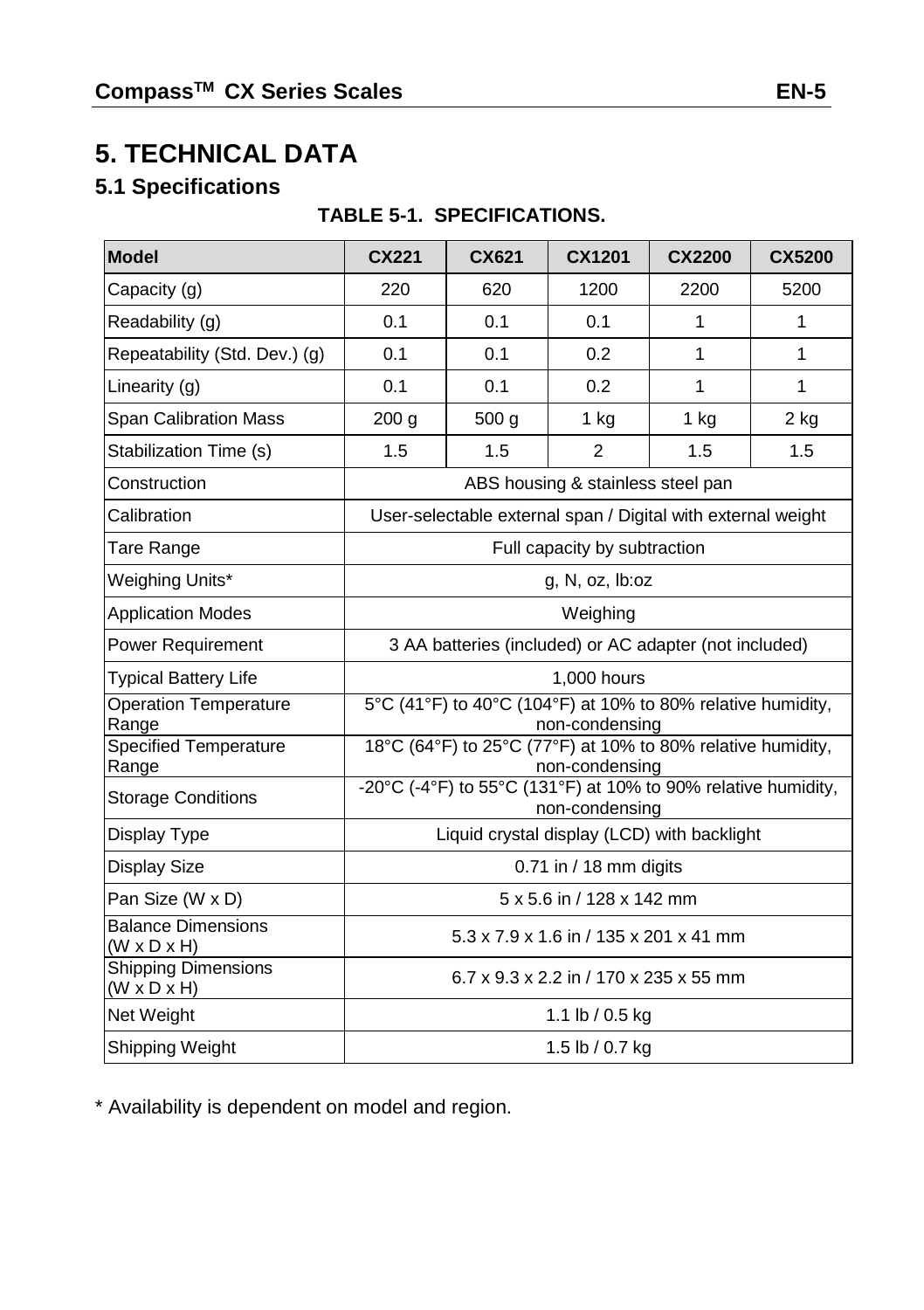# **5.2 Compliance**

Compliance to the following standards is indicated by the corresponding mark on the product.

| <b>Mark</b> | <b>Standard</b>                                                                                                                                                                                                              |
|-------------|------------------------------------------------------------------------------------------------------------------------------------------------------------------------------------------------------------------------------|
|             | This product complies with the applicable harmonized standards of<br>EU Directives 2011/65/EU (RoHS), 2014/30/EU (EMC) and<br>2014/35/EU (LVD). The EU Declaration of Conformity is available<br>online at www.ohaus.com/ce. |
|             | EN 61326-1                                                                                                                                                                                                                   |

| <b>Disposal</b><br>In conformance with the European Directive 2012/19/EU on Waste<br>Electrical and Electronic Equipment (WEEE) this device may not be<br>disposed of in domestic waste. This also applies to countries outside<br>the EU, per their specific requirements.<br>Please dispose of this product in accordance with local regulations at<br>the collecting point specified for electrical and electronic equipment.<br>If you have any questions, please contact the responsible authority or<br>the distributor from which you purchased this device.<br>Should this device be passed on to other parties (for private or<br>professional use), the content of this regulation must also be related.<br>Thank you for your contribution to environmental protection. |
|------------------------------------------------------------------------------------------------------------------------------------------------------------------------------------------------------------------------------------------------------------------------------------------------------------------------------------------------------------------------------------------------------------------------------------------------------------------------------------------------------------------------------------------------------------------------------------------------------------------------------------------------------------------------------------------------------------------------------------------------------------------------------------|
| For disposal instructions in Europe, refer to www.ohaus.com/weee.                                                                                                                                                                                                                                                                                                                                                                                                                                                                                                                                                                                                                                                                                                                  |

#### **FCC Note**

This equipment has been tested and found to comply with the limits for a Class B digital device, pursuant to Part 15 of the FCC Rules. These limits are designed to provide reasonable protection against harmful interference in a residential installation. This equipment generates, uses and can radiate radio frequency energy and, if not installed and used in accordance with the instructions, may cause harmful interference to radio communications. However, there is no guarantee that interference will not occur in a particular installation. If this equipment does cause harmful interference to radio or television reception, which can be determined by turning the equipment off and on, the user is encouraged to try to correct the interference by one or more of the following measures:

- Reorient or relocate the receiving antenna.
- Increase the separation between the equipment and receiver.
- Connect the equipment into an outlet on a circuit different from that to which the receiver is connected.
- Consult the dealer or an experienced radio/TV technician for help.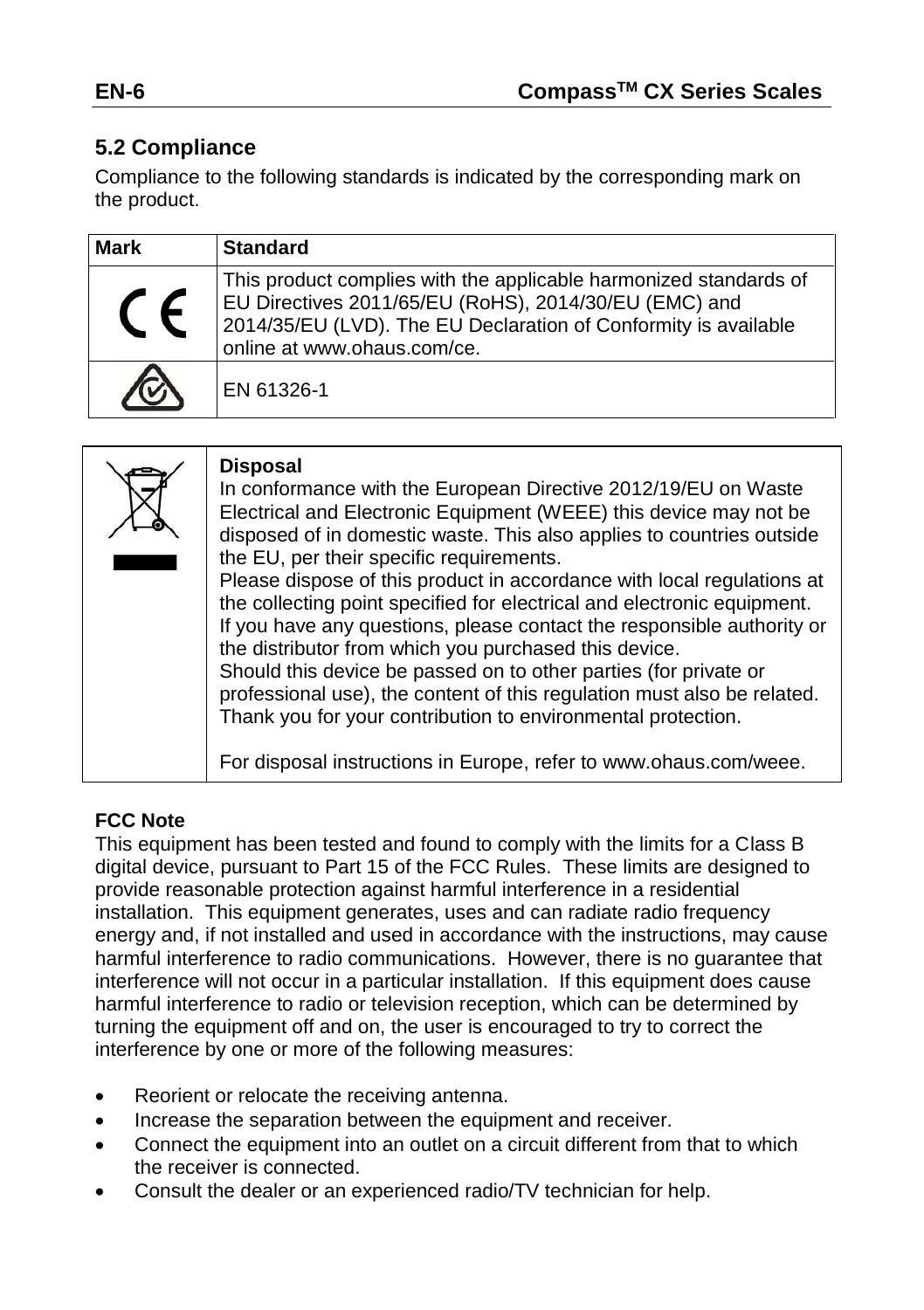#### **Industry Canada Note**

This Class B digital apparatus complies with Canadian ICES-003.

#### **ISO 9001 Registration**

The management system governing the production of this product is ISO 9001 certified.

# **LIMITED WARRANTY**

OHAUS products are warranted against defects in materials and workmanship from the date of delivery through the duration of the warranty period. During the warranty period OHAUS will repair, or, at its option, replace any component(s) that proves to be defective at no charge, provided that the product is returned, freight prepaid, to OHAUS.

This warranty does not apply if the product has been damaged by accident or misuse, exposed to radioactive or corrosive materials, has foreign material penetrating to the inside of the product, or as a result of service or modification by other than OHAUS. In lieu of a properly returned warranty registration card, the warranty period shall begin on the date of shipment to the authorized dealer. No other express or implied warranty is given by OHAUS Corporation. OHAUS Corporation shall not be liable for any consequential damages.

As warranty legislation differs from state to state and country to country, please contact OHAUS or your local OHAUS dealer for further details.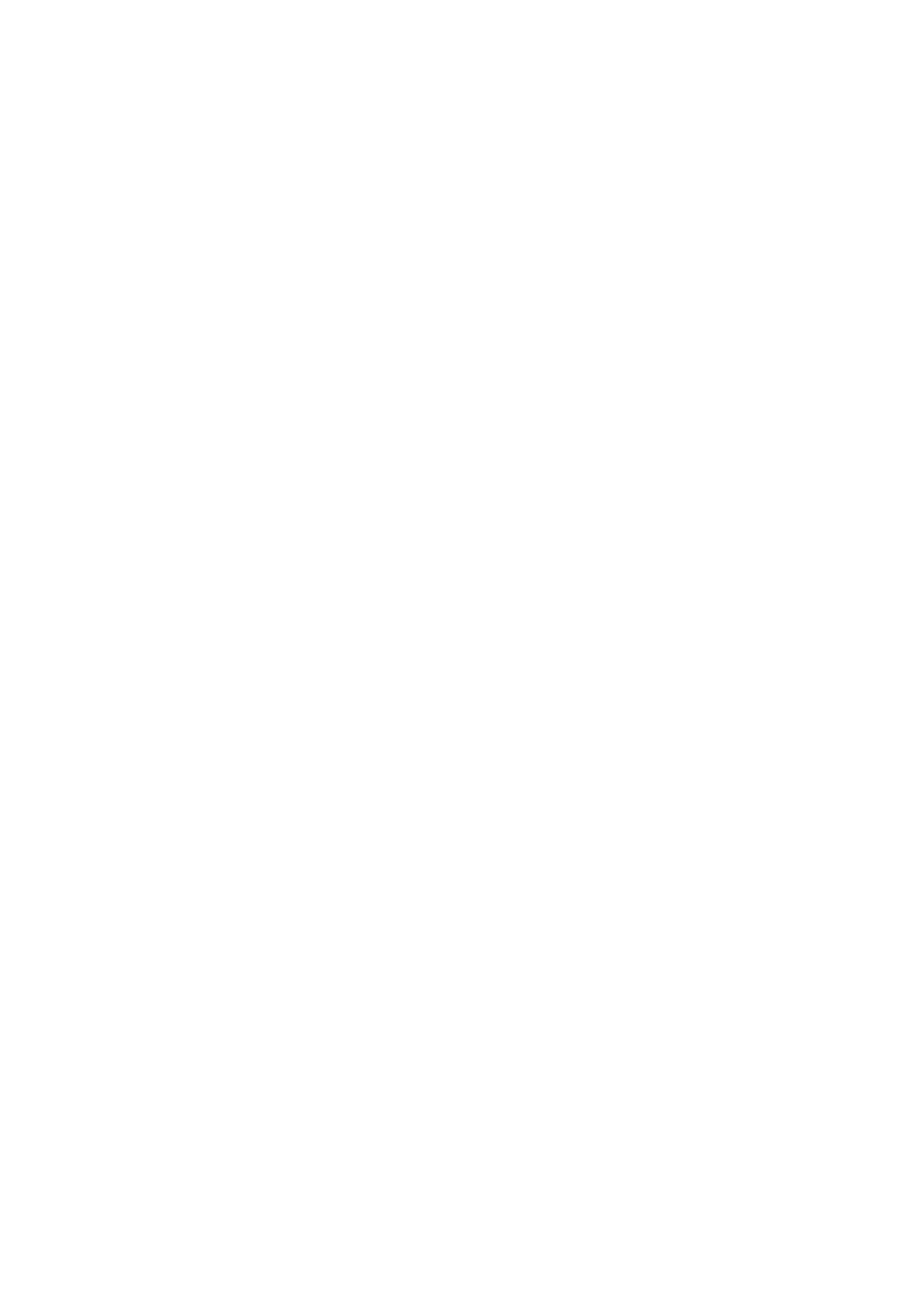# **1. INTRODUCCIÓN**

Este manual contiene instrucciones de instalación y operación para las básculas de la serie compacta CompassTM CX. Lea el manual completamente antes de usar la báscula.

### **1.1 Precauciones de seguridad**

Siga estas precauciones de seguridad:

- Verifique que el voltaje del adaptador de corriente alterna coincida con la alimentación eléctrica local.
- Use la báscula sólo en lugares secos.
- Para obtener los mejores resultados, use la báscula en la temperatura de operación óptima especificada.
- No opere la báscula en ambientes hostiles o inestables.
- Use su báscula con cuidado, y cargue los artículos a ser pesados en el centro de la bandeja. Evite el trato rudo para prolongar la vida útil de la báscula.
- Usos en interiores.
- Si el equipo se usa de una manera no especificada por el fabricante, la protección brindada por el equipo puede ser deteriorada.

# **1.2 Características generales del producto**

- **Prueba de encendido:** Cuando se enciende la báscula, todos los segmentos de pantalla se muestran durante varios segundos, lo cual indica que la unidad se está ajustando automáticamente en cero. Una vez que aparece el "0", la báscula está lista para usarse.
- **Indicación de lectura estable:** Un indicador de estrella aparecerá en la parte inferior izquierda de la pantalla cuando se haya obtenido una lectura estable.
- **Sobrecarga:** Si la carga aplicada excede la capacidad de la báscula, aparecerá una "E" en la pantalla y la carga debe ser retirada de inmediato. La báscula regresará a su operación normal.
- **Función de tara:** Se pueden agregar valores progresivamente a una muestra. La pantalla de la báscula regresa a cero cuando se presiona el

botón 0<sup>. D</sup>. Después de agregar peso adicional, presione 90<sup>. D</sup>para volver a poner la báscula en cero. Se puede agregar peso adicional hasta el límite de la capacidad de la báscula.

 **Valor negativo:** Cuando se retira una carga de la báscula, cualquier valor puesto en cero se mostrará como número negativo. Para regresar al funcionamiento normal, se puede cancelar el valor puesto en cero al

presionar  $\rightarrow 0e^{0}$ 

**Indicación de batería baja:** La pantalla mostrará " **CHITA"** cuando las baterías están débiles y necesiten reemplazarse.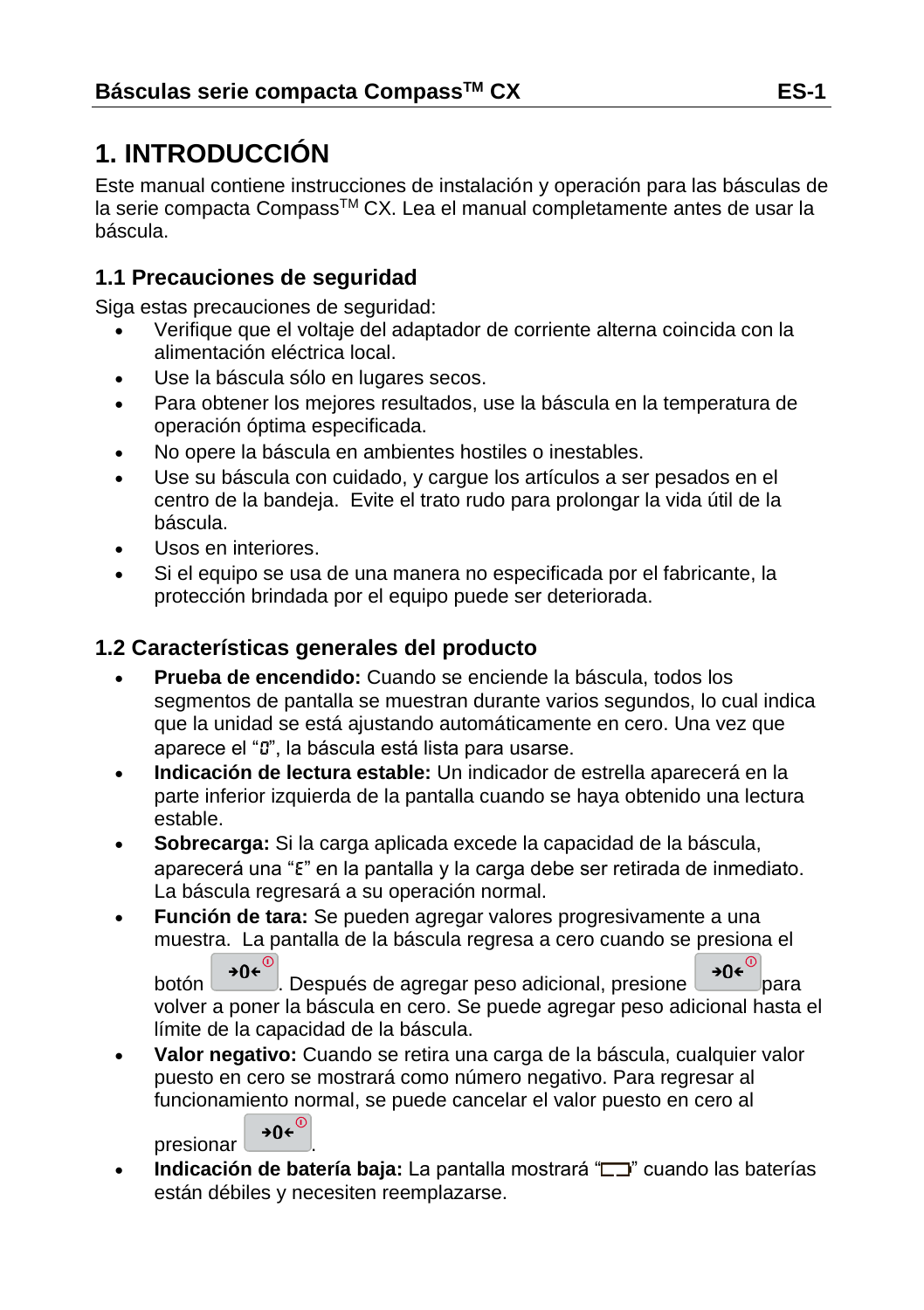**Apagado automático:** Para extender la vida útil de las baterías, la báscula se apaga automáticamente después de aproximadamente (4) minutos si no se realiza pesaje activo. Esta característica está activa sólo con funcionamiento con baterías.

# **2. INSTALACIÓN**

### **2.1 Procedimiento de transporte (solo modelo 0.1g)**

Retire el inserto protector de transporte de plástico para su uso. Guarde el inserto de plástico para garantizar un transporte seguro.



### **2.2 Energía**

Proporcione corriente a la báscula con un adaptador de corriente alterna (no incluido) o con 3 baterías AA.

#### **Instalación de las baterías**

Retire la tapa de las baterías en la parte inferior de la báscula y coloque las 3 baterías de tamaño "AA" en el compartimiento como se indica. No use fuerza ni presión excesiva sobre la bandeja de pesaje. Reinstale la tapa de las baterías.

#### **Conexión de corriente alterna**

Conecte el adaptador de corriente alterna (no incluido) en el receptáculo en la parte posterior de la báscula.

Conecte el adaptador de corriente alterna en una toma eléctrica conectada a tierra.

La base de la báscula permite colocar una sobre otra para apilarlas. **Nota:** No apile más de 4 básculas en forma vertical.

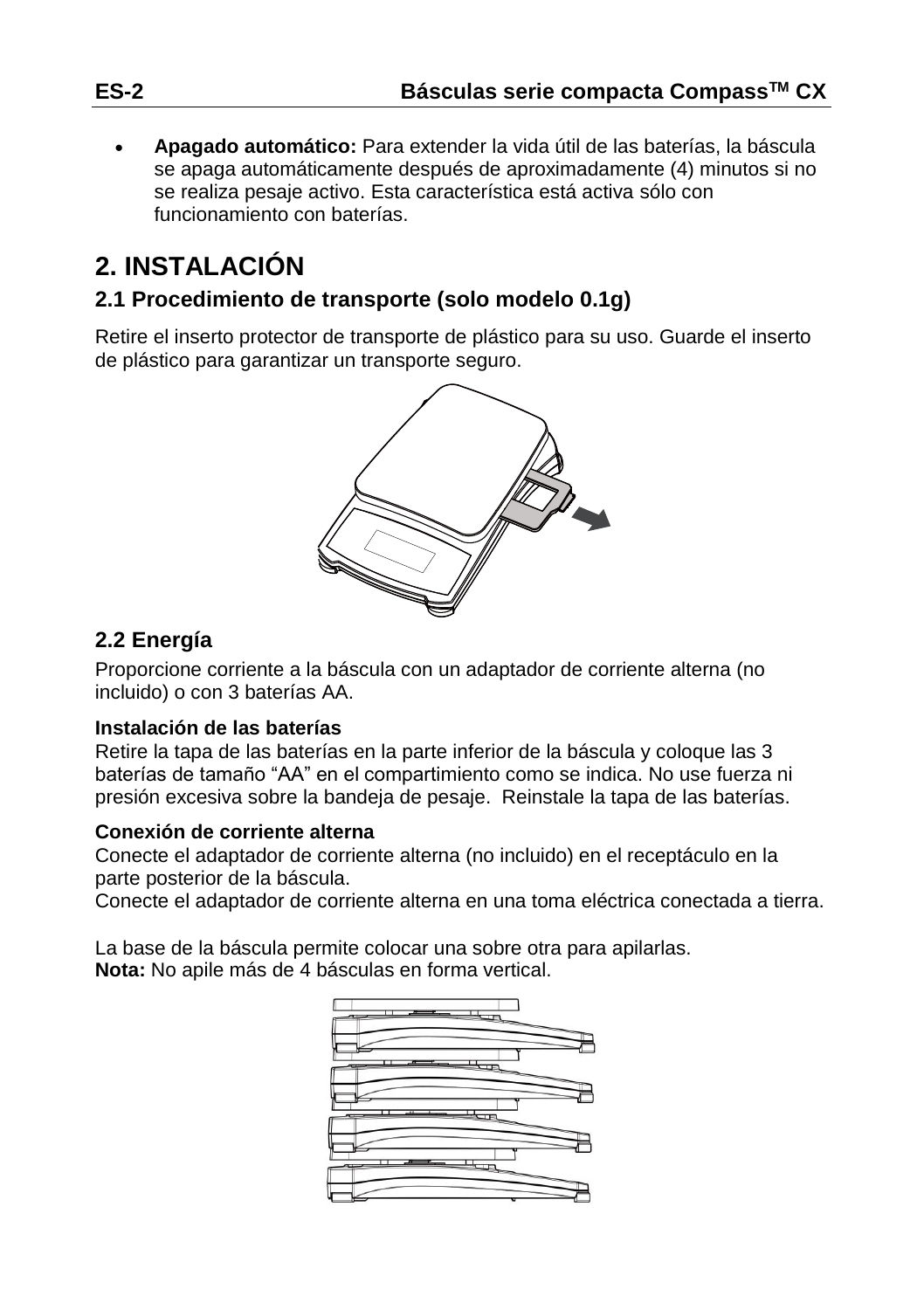# **3. OPERACIÓN**

### **3.1 Teclado de dos botones**

- **:** La báscula enciende cuando se presiona este botón. Este mismo botón hace funcionar la característica de cero cuando la báscula está encendida. Para apagar la báscula presione este botón durante tres segundos.
- **1** Presione brevemente este botón para cambiar la unidad de peso. Mantenga presionado este botón para ingresar en el menú del usuario.

# **3.2 Calibración**

Para obtener los mejores resultados calibre la báscula a intervalos regulares. Esto es especialmente importante si la báscula se usa durante periodos extensos.

Con esta balanza, no se proporcionan los pesos de calibración.

- Mantenga presionado el botón **1994** hasta que se muestre <sup>m</sup>EnU en la pantalla. Suelte el botón y podrá visualizar el primer menú CAL.
- Presione  $\rightarrow$ 0 $\leftarrow$  para iniciar la calibración de intervalos.
- En la pantalla, se mostrará 0. Sin que haya nada sobre la

 $\rightarrow 0 \leftarrow$ base de pesaje de la balanza, presione el botón para establecer el punto cero. En la pantalla, se visualizará --C-- cuando la balanza haya guardado el punto cero.

 La balanza muestra el punto de calibración de intervalo, por ejemplo: 200 g. Ponga el peso de calibración predeterminado sobre base de pesaje de la balanza y

presione el botón  $\rightarrow 0$ <sup>C</sup>. En la pantalla, se visualizará

--C-- cuando la balanza haya guardado el peso de calibración.

Se visualizará [-dOnE-] y se volverá a la modalidad de pesaje normal.

Se mostrará el mensaje E en caso de que no se sigan los pasos de calibración o no se permita usar cierto peso.

Se puede salir del proceso de calibración al presionar  $\Box$  .

$$
\begin{array}{|c|c|}\n\hline\n & 0_g \\
\hline\n & -\epsilon -\n\end{array}
$$

CAL

$$
-1\sum_{i=1}^{n} \frac{1}{i} \sum_{i=1}^{n} \frac{1}{i} \sum_{i=1}^{n} \frac{1}{i} \sum_{i=1}^{n} \frac{1}{i} \sum_{i=1}^{n} \frac{1}{i} \sum_{i=1}^{n} \frac{1}{i} \sum_{i=1}^{n} \frac{1}{i} \sum_{i=1}^{n} \frac{1}{i} \sum_{i=1}^{n} \frac{1}{i} \sum_{i=1}^{n} \frac{1}{i} \sum_{i=1}^{n} \frac{1}{i} \sum_{i=1}^{n} \frac{1}{i} \sum_{i=1}^{n} \frac{1}{i} \sum_{i=1}^{n} \frac{1}{i} \sum_{i=1}^{n} \frac{1}{i} \sum_{i=1}^{n} \frac{1}{i} \sum_{i=1}^{n} \frac{1}{i} \sum_{i=1}^{n} \frac{1}{i} \sum_{i=1}^{n} \frac{1}{i} \sum_{i=1}^{n} \frac{1}{i} \sum_{i=1}^{n} \frac{1}{i} \sum_{i=1}^{n} \frac{1}{i} \sum_{i=1}^{n} \frac{1}{i} \sum_{i=1}^{n} \frac{1}{i} \sum_{i=1}^{n} \frac{1}{i} \sum_{i=1}^{n} \frac{1}{i} \sum_{i=1}^{n} \frac{1}{i} \sum_{i=1}^{n} \frac{1}{i} \sum_{i=1}^{n} \frac{1}{i} \sum_{i=1}^{n} \frac{1}{i} \sum_{i=1}^{n} \frac{1}{i} \sum_{i=1}^{n} \frac{1}{i} \sum_{i=1}^{n} \frac{1}{i} \sum_{i=1}^{n} \frac{1}{i} \sum_{i=1}^{n} \frac{1}{i} \sum_{i=1}^{n} \frac{1}{i} \sum_{i=1}^{n} \frac{1}{i} \sum_{i=1}^{n} \frac{1}{i} \sum_{i=1}^{n} \frac{1}{i} \sum_{i=1}^{n} \frac{1}{i} \sum_{i=1}^{n} \frac{1}{i} \sum_{i=1}^{n} \frac{1}{i} \sum_{i=1}^{n} \frac{1}{i} \sum_{i=1}^{n} \frac{1}{i} \sum_{i=1}^{n
$$

$$
\text{-}\hspace{0.1cm}\text{d}\Omega\Omega\text{E}\vdash
$$

$$
\mathcal{E}^{\mathcal{E}}
$$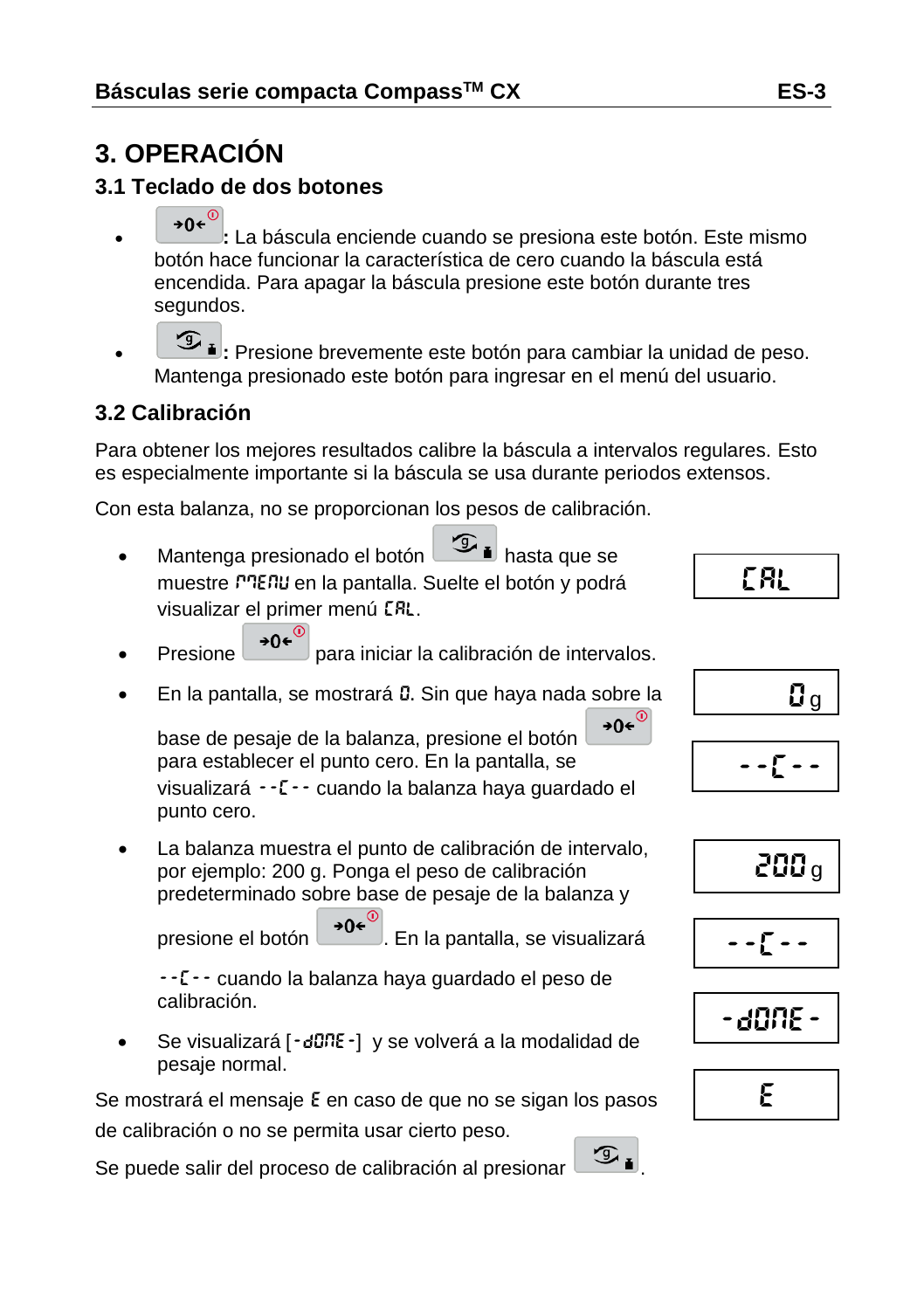### **3.3 Luz de fondo**

Mantenga presionado el botón hasta que se muestre el botón <sup>m</sup>ENU. Suelte el botón y podrá visualizar el primer menú CAL.

#### **Menú** b.Auto

- Cuando se visualice [RL, presione | هست | para pasar el siguiente menú b.Auto.
- Presione  $\rightarrow 0^{\left( \omega \right)}$  para configurar la luz de fondo en modo automático y volver a la modalidad normal de pesaje. La balanza encenderá, de manera automática, la luz de fondo al presionar cualquier botón o al realizar una operación de pesaje.

### **Menú** b.ON

- Cuando se visualice b.Ruto, presione pasar el siguiente menú b.On.
- Presione  $\rightarrow 0^{\left( \omega \right)}$  para configurar la luz de fondo de manera tal que quede siempre encendida y volver a la modalidad normal de pesaje.

#### **Menú** b.OFF

- Cuando se visualice b.Dn, presione para pasar el siguiente menú b.OFF.
- Presione  $\rightarrow$ 0 $\leftarrow$  para configurar la luz de fondo de manera tal que quede siempre apagada y volver a la modalidad normal de pesaje.

#### **Menú** End

Cuando se visualice  $6.055$ , presione  $\circled{2}$  is para



pasar el siguiente menú b.End Presione

para volver a la modalidad normal de pesaje.

CAL



b.ON

b.OFF

End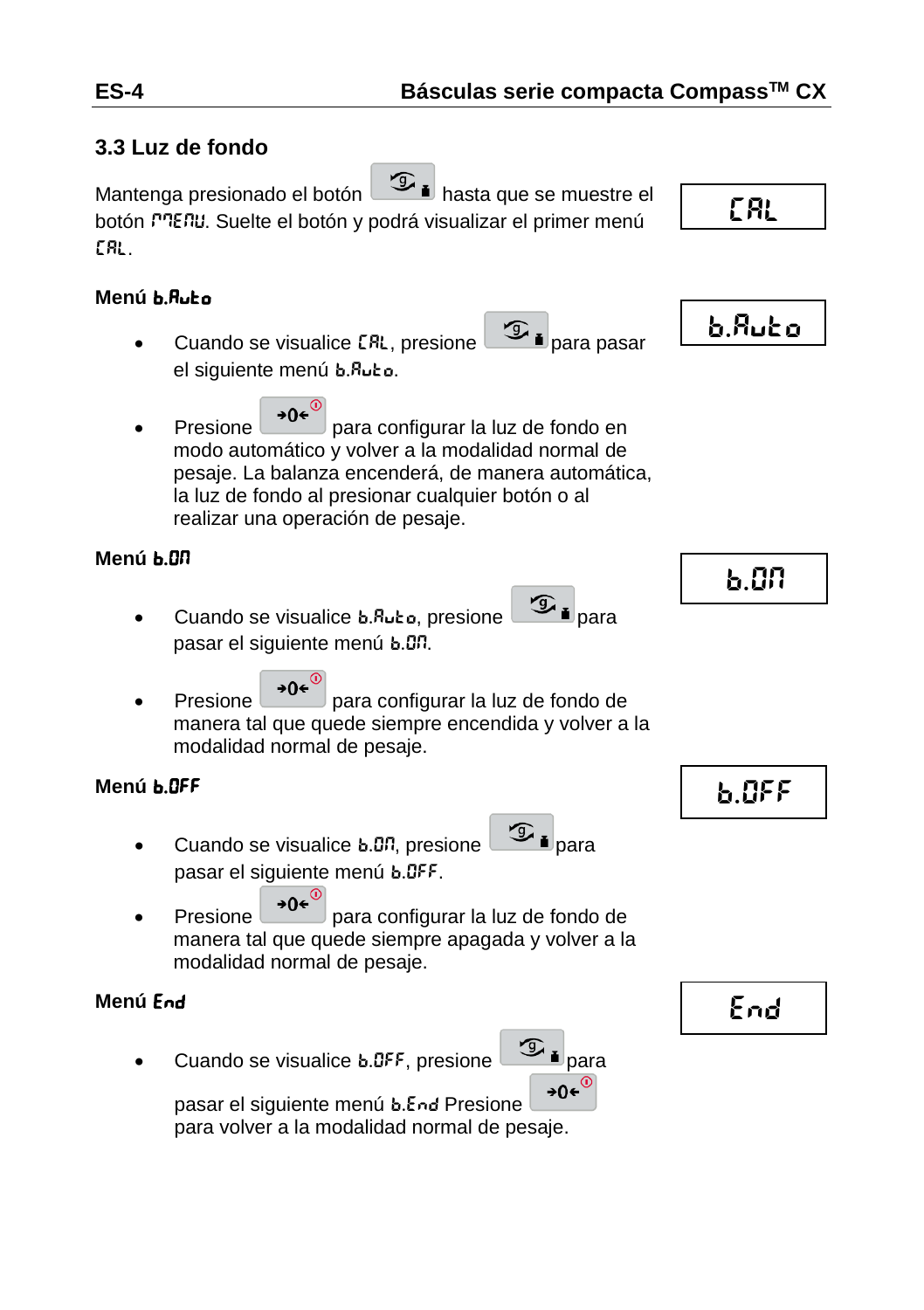# **4. INFORMACIÓN DE SERVICIO**

Si la sección de solución de problemas no resuelve o describe su problema, contacte a su agente de servicio OHAUS autorizado. Para obtener servicio de asistencia o soporte técnico en los Estados Unidos llame gratis al 1-800-526-0659 entre 8:00 am y 5:00 pm hora del este. Un especialista en servicio de productos OHAUS estará disponible para proporcionar asistencia. Fuera de los Estados Unidos, por favor visite nuestro sitio web, www.ohaus.com, para localizar la oficina de OHAUS más cercana a usted.

# **5. DATOS TÉCNICOS**

#### **5.1 Especificaciones**

| <b>Modelo</b>                                        | CX221                                                                                                                | CX621            | CX1201                                                                                | <b>CX2200</b> | <b>CX5200</b> |
|------------------------------------------------------|----------------------------------------------------------------------------------------------------------------------|------------------|---------------------------------------------------------------------------------------|---------------|---------------|
| Capacidad (g)                                        | 220                                                                                                                  | 620              | 1200                                                                                  | 2200          | 5200          |
| Legibilidad (g)                                      | 0.1                                                                                                                  | 0.1              | 0.1                                                                                   | 1             | 1             |
| Repetibilidad (Std. Dev.) (g)                        | 0.1                                                                                                                  | 0.1              | 0.2                                                                                   | 1             | 1             |
| Linealidad (g)                                       | 0.1                                                                                                                  | 0.1              | 0.2                                                                                   | 1             | 1             |
| Masa de calibración de<br>intervalo                  | 200 g                                                                                                                | 500 <sub>g</sub> | $1$ kg                                                                                | $1$ kg        | $2$ kg        |
| Tiempo de estabilización (s)                         | 1.5                                                                                                                  | 1.5              | $\overline{2}$                                                                        | 1.5           | 1.5           |
| Construcción                                         |                                                                                                                      |                  | Carcasa de ABS y base de pesaje de acero inoxidable                                   |               |               |
| Calibración                                          | Intervalo externo seleccionable por el usuario /<br>Digital con peso externo                                         |                  |                                                                                       |               |               |
| Rango de tara                                        | Capacidad por sustracción                                                                                            |                  |                                                                                       |               |               |
| Unidades de pesaje*                                  | g, N, oz, lb:oz                                                                                                      |                  |                                                                                       |               |               |
| Modos de aplicación                                  | Pesaje                                                                                                               |                  |                                                                                       |               |               |
| Requerimientos de<br>alimentación                    | 3 baterías AA (incluidas) o adaptador de CA (no incluido)                                                            |                  |                                                                                       |               |               |
| Duración regular de la batería                       | 1000 horas                                                                                                           |                  |                                                                                       |               |               |
| Rango de temperatura de<br>funcionamiento            |                                                                                                                      |                  | 5 °C (41 °F) a 40 °C (104 °F) al 10 % a 80 % de humedad<br>relativa, sin condensación |               |               |
| Rango de temperatura<br>especificado                 |                                                                                                                      |                  | 18 °C (64°F) a 25 °C (77 °F) al 10 % a 80 % de humedad                                |               |               |
| Condiciones de<br>almacenamiento                     | relativa, sin condensación<br>-20 °C (-4 °F) a 55°C (131 °F) al 10 % a 90 % de humedad<br>relativa, sin condensación |                  |                                                                                       |               |               |
| Tipo de pantalla                                     | Pantalla de cristal líquido (LCD) con luz de fondo                                                                   |                  |                                                                                       |               |               |
| Tamaño de la pantalla                                |                                                                                                                      |                  | Dígitos de 0,71" / 18 mm                                                              |               |               |
| Tamaño de la bandeja<br>(W x D)                      | 5 x 5.6 in / 128 x 142 mm                                                                                            |                  |                                                                                       |               |               |
| Dimensiones de la balanza<br>$(W \times D \times H)$ |                                                                                                                      |                  | 5.3 x 7.9 x 1.6 in / 135 x 201 x 41 mm                                                |               |               |

#### **TABLA 5-1. ESPECIFICACIONES.**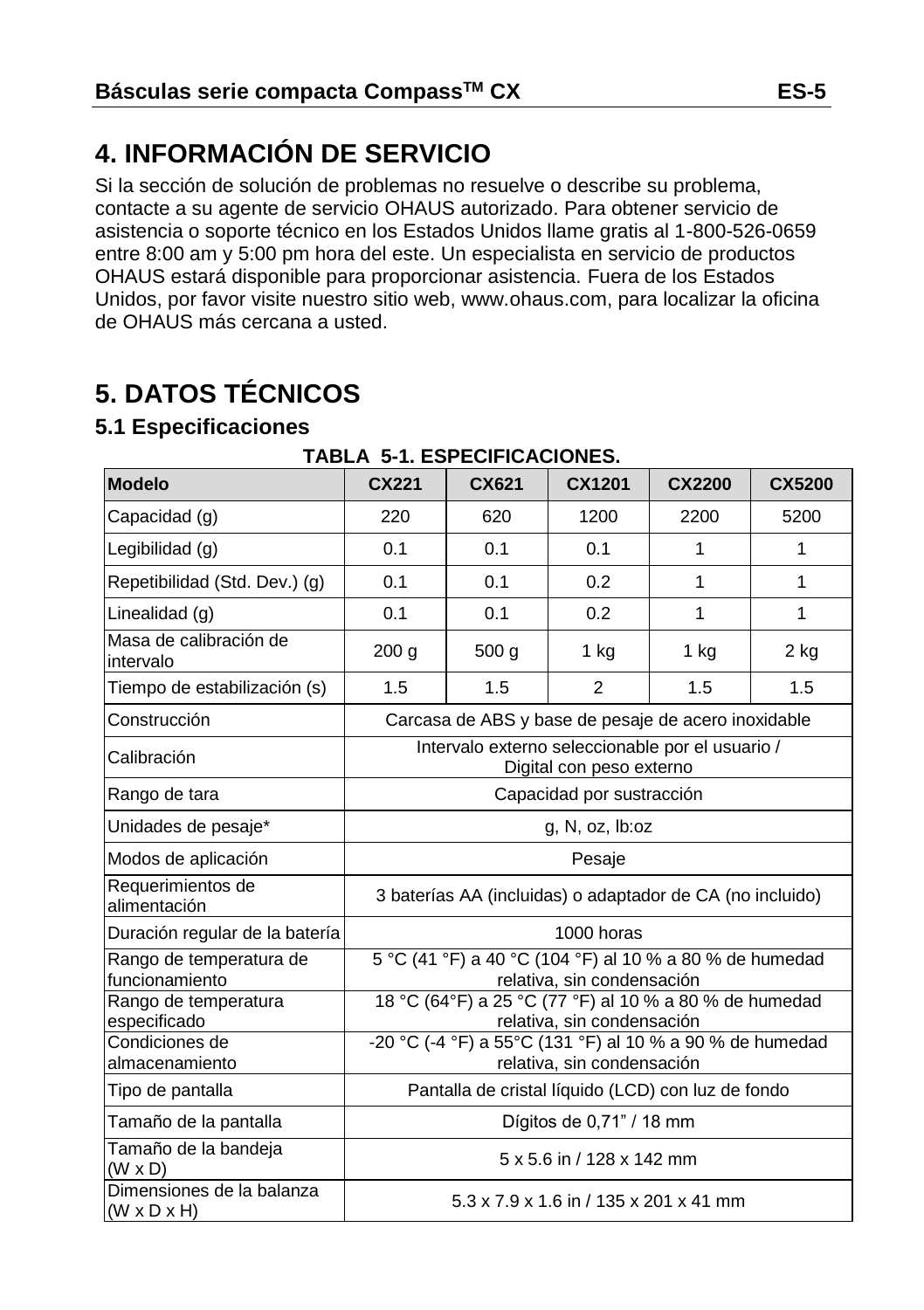| <b>Modelo</b>                                    | CX221                                  | CX621 | CX1201          | CX2200 | CX5200 |  |
|--------------------------------------------------|----------------------------------------|-------|-----------------|--------|--------|--|
| Dimensiones del envío<br>$(W \times D \times H)$ | 6.7 x 9.3 x 2.2 in / 170 x 235 x 55 mm |       |                 |        |        |  |
| Peso neto                                        | 1.1 lb / 0.5 kg                        |       |                 |        |        |  |
| Peso de envío                                    |                                        |       | 1.5 lb / 0.7 kg |        |        |  |

\* La disponibilidad varía según el modelo y la región.

# **5.2 Conformidad**

La conformidad a los estándares siguientes es indicada por la marca correspondiente en el producto

| <b>Marca</b> | Estándar                                                                                                                                                                                                                                     |
|--------------|----------------------------------------------------------------------------------------------------------------------------------------------------------------------------------------------------------------------------------------------|
|              | Este producto se conforma con las normas armonizadas aplicables de<br>directivas de la UE 2011/65/UE (RoHS), 2014/30/UE (EMC) y<br>2014/35/UE (LVD). La declaración de conformidad de la UE está<br>disponible en línea en www.ohaus.com/ce. |
|              | EN 61326-1                                                                                                                                                                                                                                   |

| Eliminación de residuos<br>De conformidad con las exigencias de la directiva europea 2002/96 CE<br>sobre residuos de aparatos eléctricos y electrónicos (RAEE), este<br>equipo no puede eliminarse como basura doméstica. Esta prohibición<br>es asimismo válida para los países que no pertenecen a la UE cuyas<br>normativas nacionales en vigor así lo reflejan.<br>Elimine este producto, según las disposiciones locales, mediante el<br>sistema de recogida selectiva de aparatos eléctricos y electrónicos.<br>Si tiene alguna pregunta al respecto, diríjase a las autoridades<br>responsables o al distribuidor que le proporcionó el equipo.<br>Si transfiere este equipo (por ejemplo, para la continuación de su uso<br>con fines privados, comerciales o industriales), deberá transferir con él<br>esta disposición.<br>Muchas gracias por su contribución a la conservación medioambiental. |
|------------------------------------------------------------------------------------------------------------------------------------------------------------------------------------------------------------------------------------------------------------------------------------------------------------------------------------------------------------------------------------------------------------------------------------------------------------------------------------------------------------------------------------------------------------------------------------------------------------------------------------------------------------------------------------------------------------------------------------------------------------------------------------------------------------------------------------------------------------------------------------------------------------|
| Para consultar las instrucciones de eliminación en Europa, visite<br>www.ohaus.com/weee.                                                                                                                                                                                                                                                                                                                                                                                                                                                                                                                                                                                                                                                                                                                                                                                                                   |

#### **Registro ISO 9001**

El sistema de gestión que rige la producción de este producto estácertificado por la norma ISO 9001.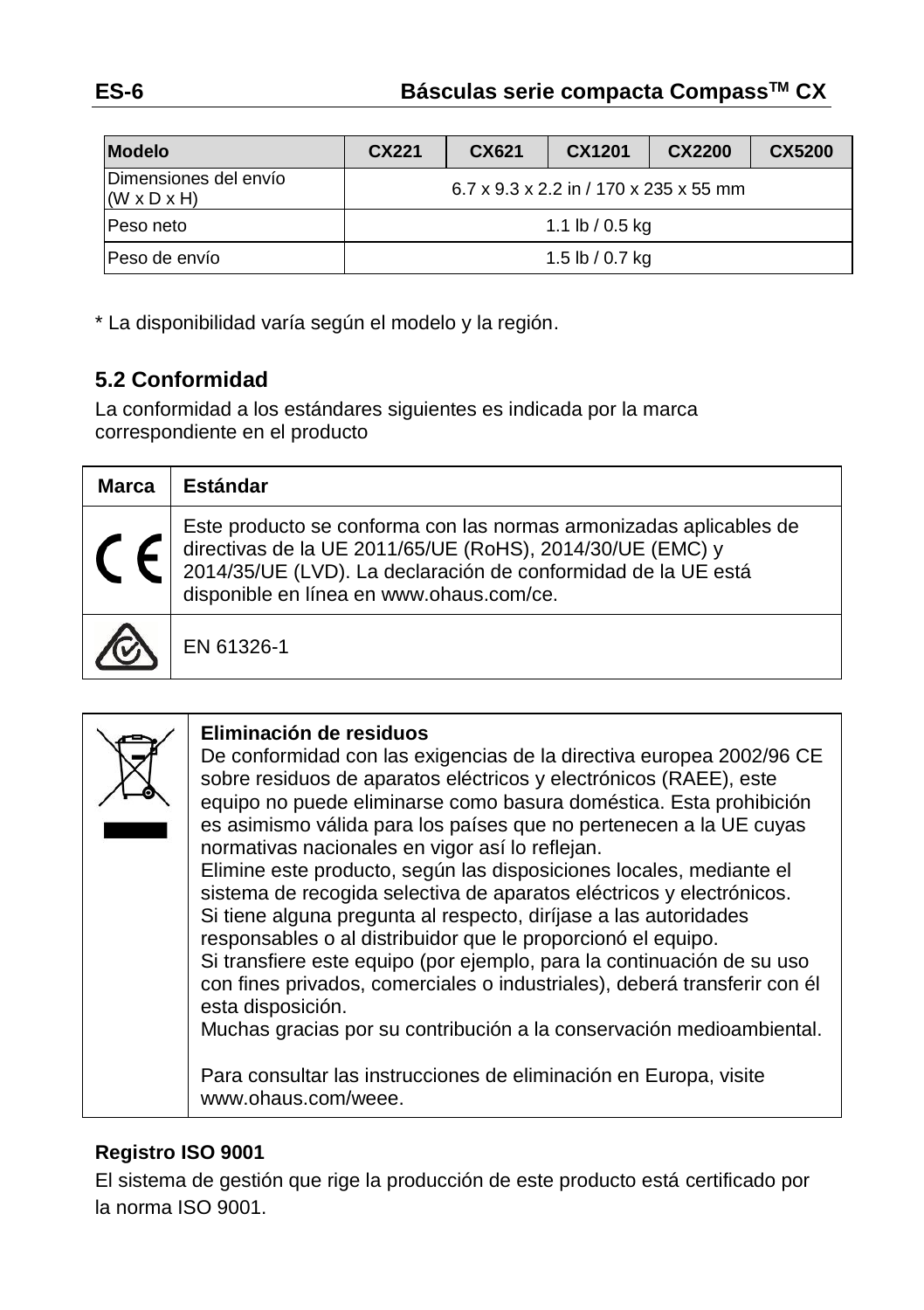# **GARANTÍA LIMITADA**

Los productos de OHAUS están garantizados contra defectos en los materiales y la mano de obra desde la fecha de entrega hasta que se termine el periodo de garantía. Durante el periodo de garantía, OHAUS reemplazará o reparará, por cuenta propia, sin costo alguno, el o los componentes comprobados como defectuosos, siempre y cuando el producto sea enviado a OHAUS con los gastos de envío pagados por anticipado.

Esta garantía no se aplica si el producto ha sido dañado por accidente o mal uso, expuesto a materiales radioactivos o corrosivos, se ha penetrado con objetos extraños en su interior, o como resultado de haberle prestado servicio o haber realizado una modificación personas ajenas a OHAUS. Además del envío apropiado de la tarjeta de garantía, el periodo de garantía comienza en la fecha del envío al distribuidor autorizado. No existe ninguna otra garantía expresa o implícita ofrecida por OHAUS Corporation. OHAUS Corporation no puede ser demandada por daños consecuentes.

Ya que las legislaciones de garantías difieren de estado a estado y de país a país, por favor contacte a su representante de OHAUS para mayores detalles.

Registre su báscula en *Warranty Registration* en www.ohaus.com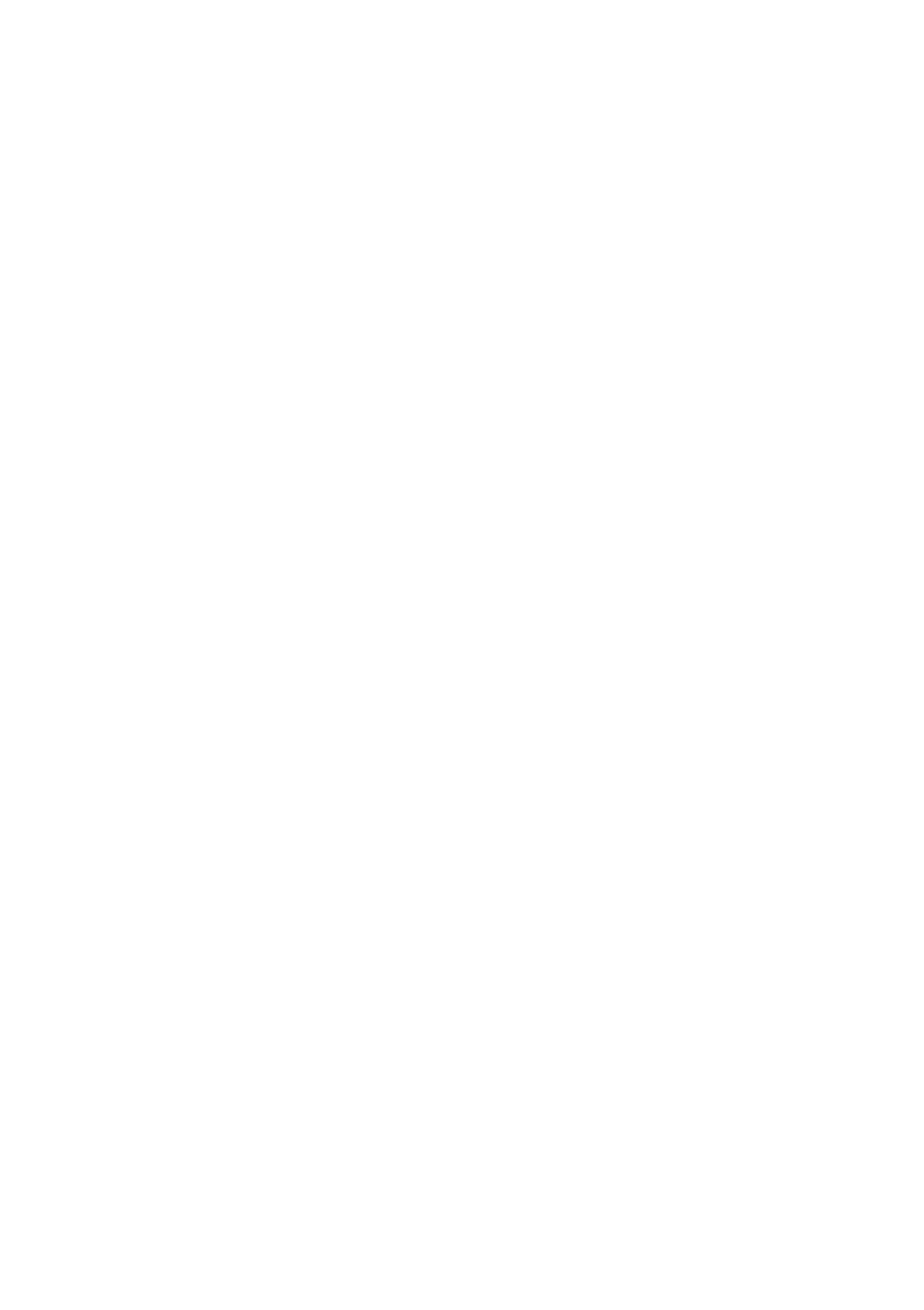# **1. INTRODUCTION**

Ce guide contient des instructions d'installation et de fonctionnement des balances de la série Compact Compass™ CX. Prière de lire attentivement le guide dans son intégralité avant d'utiliser la balance.

### **1.1 Consignes de sécurité**

Prière de respecter ces consignes de sécurité:

- Vérifiez que la tension d'entrée de l'adaptateur CA correspond à l'alimentation CA locale.
- N'utilisez la balance que dans des endroits secs.
- Pour obtenir de meilleurs résultats, utilisez la balance dans les températures de fonctionnement optimales spécifiées.
- N'utilisez pas la balance dans des environnements hostiles ou instables.
- Utilisez votre balance avec soin en plaçant avec précaution les objets à peser sur le centre du plateau. Évitez de manipuler la balance brusquement, ce qui affecterait la durée d'utilisation de votre balance.
- Utilisation intérieure
- Si la machine est utilisée dans des conditions non spécifiées par le fabriquant, les mesures de sécurités de l'appareil pourraient ne plus être valables.

### **1.2 Caractéristiques générales du produit**

- **Test de mise sous tension :** Lorsque la balance est mise sous tension, tous les segments de l'écran s'affichent pendant quelques secondes, indiquant que l'unité est en train de se régler automatiqement sur zéro. Lorsque le 0 s'affiche, la balance est prête à l'emploi.
- **Indication de lecture stable :** Un astérisque (\*) s'affiche en bas à gauche de l'écran pour indiquer à quel moment la lecture est stable.
- **Surcharge :** Si la charge appliquée dépasse la capacité de la balance, la lettre E s'affiche et vous devez immédiatement enlever la charge. La balance revient à un fonctionnement normal.
- **Fonction de tare :** Les valeurs peuvent s'ajouter progressivement à un

échantillon. Appuyez sur le bouton  $\rightarrow 0 \leftarrow \infty$ pour remettre l'affichage de la balance à zéro. Après avoir ajouté une autre masse, appuyez sur le bouton  $\rightarrow 0 \leftarrow$ <sup>0</sup>

pour capturer le zéro de la balance. Une masse additionnelle peut être ajoutée jusqu'à la capacité de la balance.

 **Valeur négative :** Lorsque vous enlevez une charge de la balance, toute valeur mise à zéro s'affiche avec un nombre négatif. Pour revenir à un fonctionnement normal, vous pouvez annuler la valeur mise à zéro en

appuyant sur le bouton  $\rightarrow 0 \leftarrow \infty$ 

**LIndication du niveau bas des piles :** L'affichage « $\Box$ » indique que les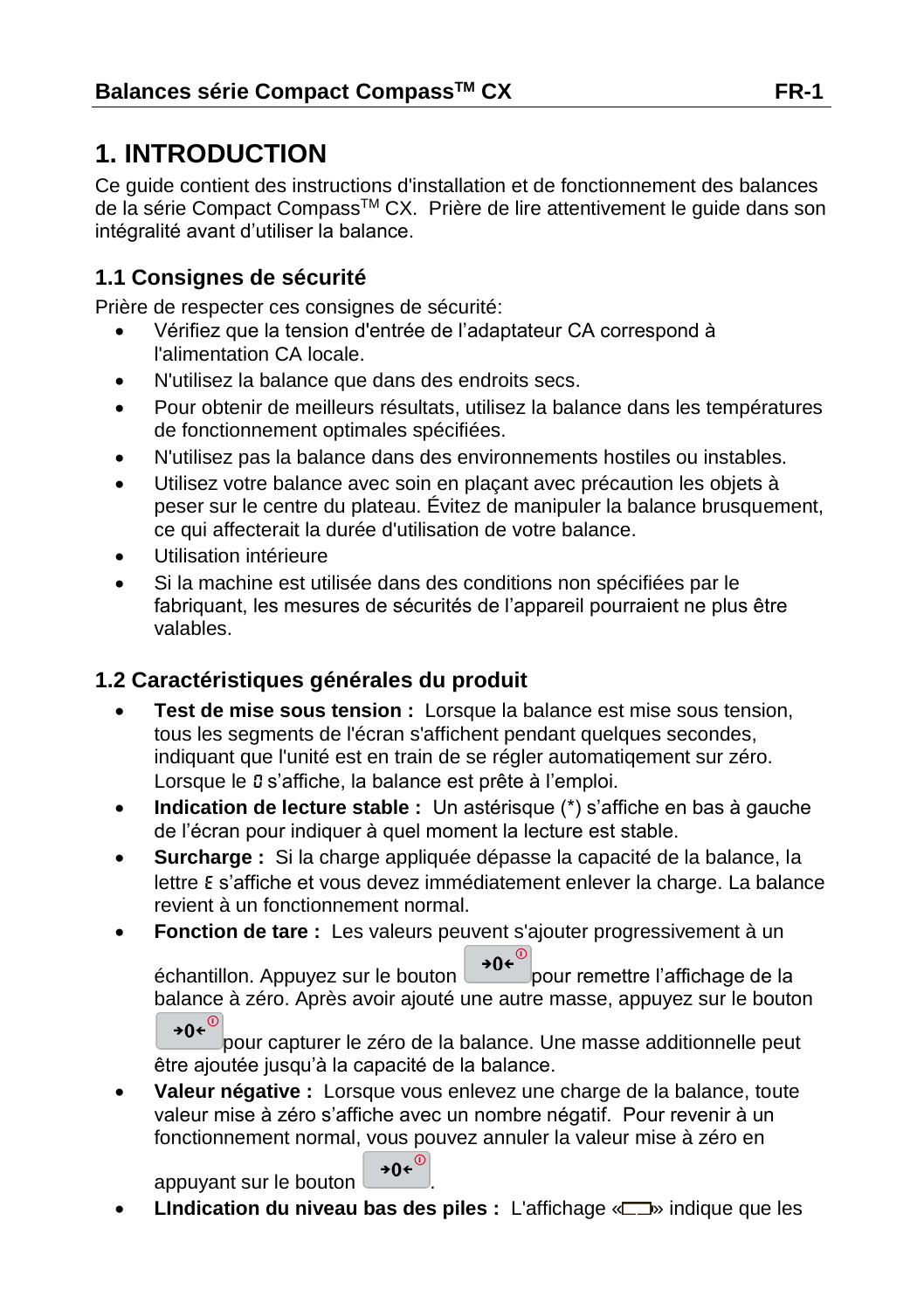piles sont faibles et qu'elles doivent être remplacées.

 **Arrêt automatique :** Pour prolonger la vie de la pile, la balance s'arrête automatiquement après environ quatre (4) minutes d'inactivité. Cette fonction est uniquement active pendant le fonctionnement sur pile.

# **2. INSTALLATION**

### **2.1 Protection contre le transport (modèle 0,1 g seulement)**

Retirez l'insert de protection en plastique pour le transport. Conservez l'insert en plastique pour un transport en toute sécurité.



### **2.2 Alimentation**

Mettez la balance sous tension avec l'adaptateur CA (pas inclus) ou les 3 piles AA.

#### **Installation des piles**

Ouvrez le couvercle des piles situé en bas de l'indicateur et installez trois piles AA dans le compartiment tel qu'indiqué. N'exercez pas de force excessive et n'appuyez pas sur le plateau. Replacez le couvercle des piles.

#### **Connexion sur secteur CA**

Branchez l'adaptateur CA (non inclus) dans la prise à l'arrière de la balance. Branchez l'adaptateur CA dans une prise électrique correctement mise à la terre.

La plate-forme de la balance permet d'empiler efficacement une balance sur une autre.

Remarque : Ne pas empiler plus de 4 balances les unes sur les autres.

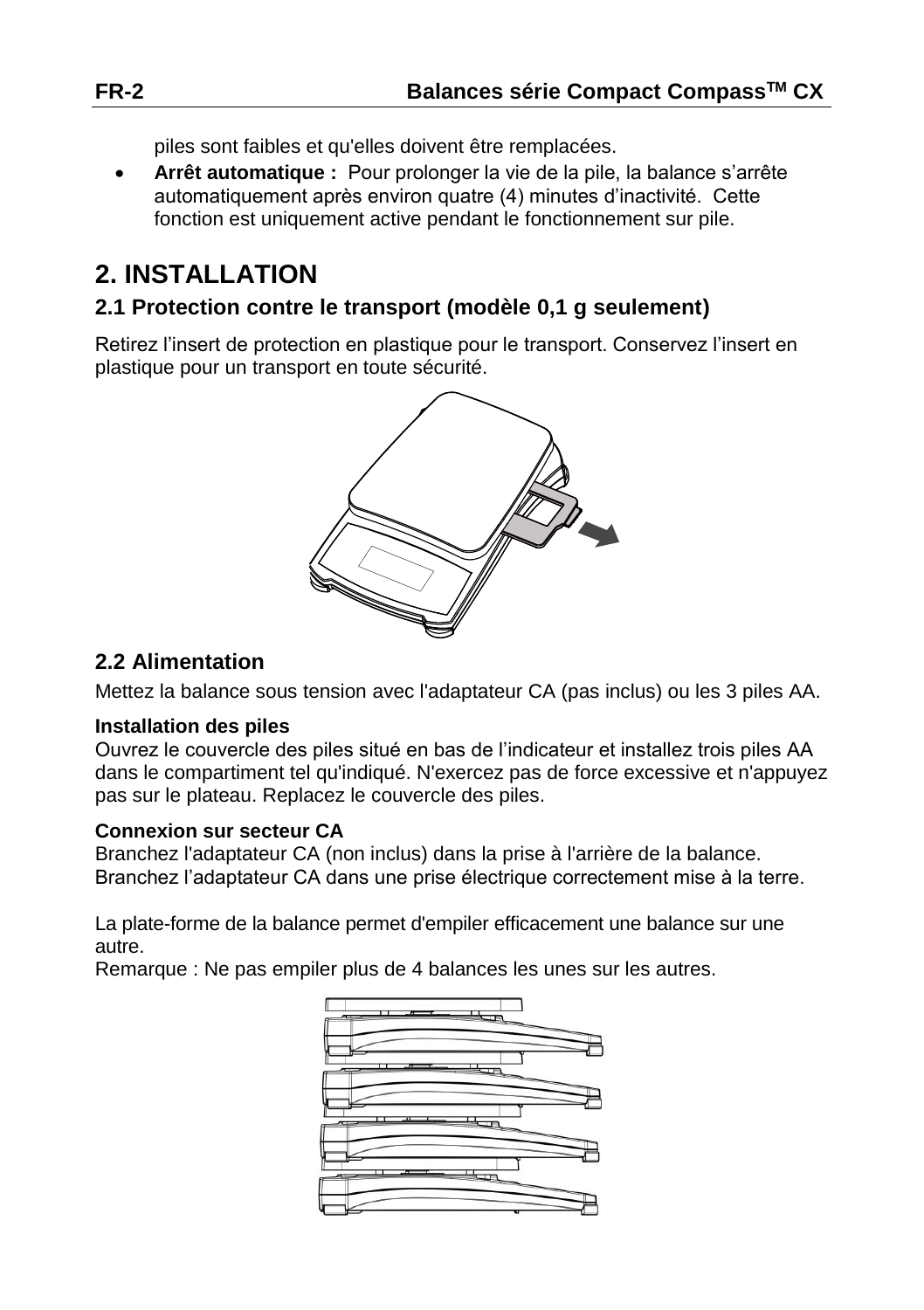# **3. OPÉRATION**

### **3.1 Pavé à deux boutons**

- →0 $\left( \frac{1}{2} \right)$ : Appuyez sur ce bouton pour mettre la balance en marche. Ce bouton permet également d'utiliser la fonction de zéro lorsque la balance est activée. Appuyez sur ce bouton que vous maintenez enfoncé pendant trois secondes pour arrêter la balance.
- : Appuyez rapidement sur ce bouton pour changer d'unité de pesage. Maintenez ce bouton enfoncé pour accéder au menu utilisateur.

### **3.2 Calibrage**

Pour obtenir les meilleurs résultats, calibrez la balance à des intervalles réguliers. Ceci est particulièrement important si la balance est utilisée pendant de longues périodes.

Les poids d'étalonnage ne sont pas fournis avec la balance.

- Appuyez sur le bouton  $\boxed{2}$  is et maintenez-le enfoncé jusqu'à ce que PPENU s'affiche. Relâchez le bouton, le premier menu CAL s'affiche alors.
- Appuyer sur  $\rightarrow 0^{\epsilon^{0}}$  pour commencer l'étalonnage de la pesée .
- L'écran affiche 0. Sans poser de poids sur le plateau,

appuyez sur le bouton  $\rightarrow 0e^{\degree}$  pour mettre à zéro. L'écran affiche --C-- tandis que la balance enregistre le signal de charge zéro.

 L'écran affiche le point de calibrage de la pesée, par exemple 200 g. Placez le poids de calibrage demandé

sur le plateau et appuyez sur le bouton  $\left( \begin{array}{c} \rightarrow 0 \leftarrow \end{array} \right)$ . L'écran affiche --C-- tandis que la balance enregistre le signal du point de calibrage.

L'écran affiche [-dQnE-] et repasse au mode de pesée normal.

Le message E apparaîtra si les étapes d'étalonnage ne sont pas suivies ou si vous avez utilisé le mauvais poids.

Vous pouvez interrompre le processus d'étalonnage en appuyant

 $[- -]$ 200 <sup>g</sup>  $\mathfrak{g}_{\mathfrak{q}}$ 

CAL



-dONe-



 $\frac{1}{\sqrt{2}}$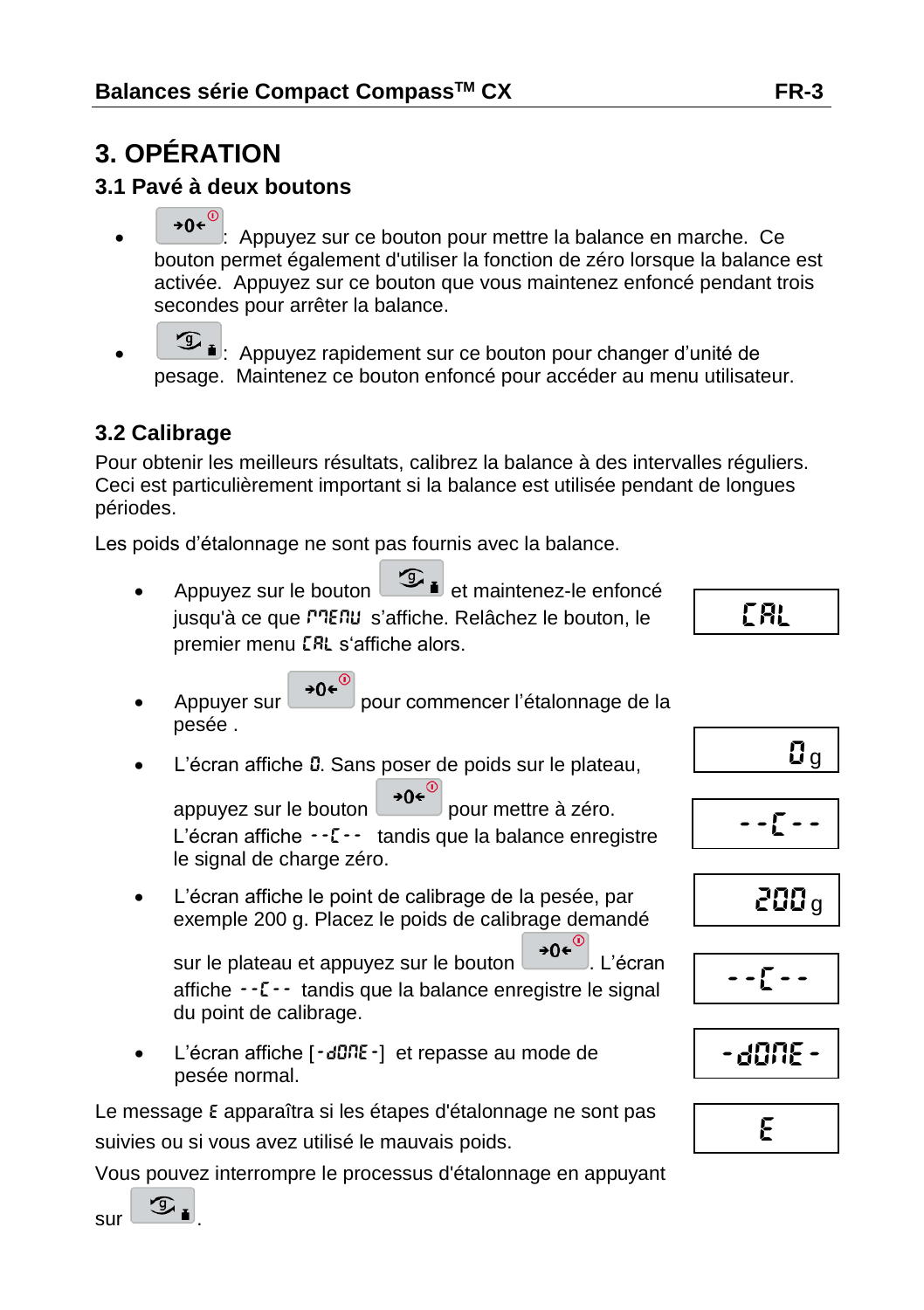# **3.3 Rétroéclairage** Appuyez sur le bouton  $\boxed{\mathcal{I}}$  a et maintenez-le enfoncé jusqu'à CAL ce que <sup>m</sup>IENU s'affiche. Relâchez le bouton, le premier menu CAL s'affiche. **Menu** b.Auto Quand CRL est affiché, appuyez sur pour b.Autopasser au menu suivant b.Auto. Appuyez sur  $\rightarrow 0e^{\omega}$  pour régler le rétroéclairage sur le mode automatique et revenez au mode de pesée en cours. La balance allumera automatiquement le rétroéclairage dès que vous appuierez sur un bouton ou que vous effectuerez une opération de pesage. **Menu** b.ON b.ON Quand b.RuŁo s'affiche, appuyez sur pour passer au menu suivant b.ON. Appuyez sur  $\rightarrow 0e^{i\theta}$  pour régler le rétroéclairage soit toujours activé et revenez au mode de pesée en cours. **Menu** b.OFF b.OFF Quand b.Dn s'affiche, appuyez sur **9** bour passer au menu suivant b.OFF. Appuyez sur  $\theta e^{\omega}$  pour désactiver le rétroéclairage et revenez au mode de pesée en cours. **Menu** End End Quand b.DFF s'affiche, appuyez sur **9** i pour  $+0$ + $\circ$ passer au menu suivant End. Appuyez sur pour revenir au mode de pesée en cours.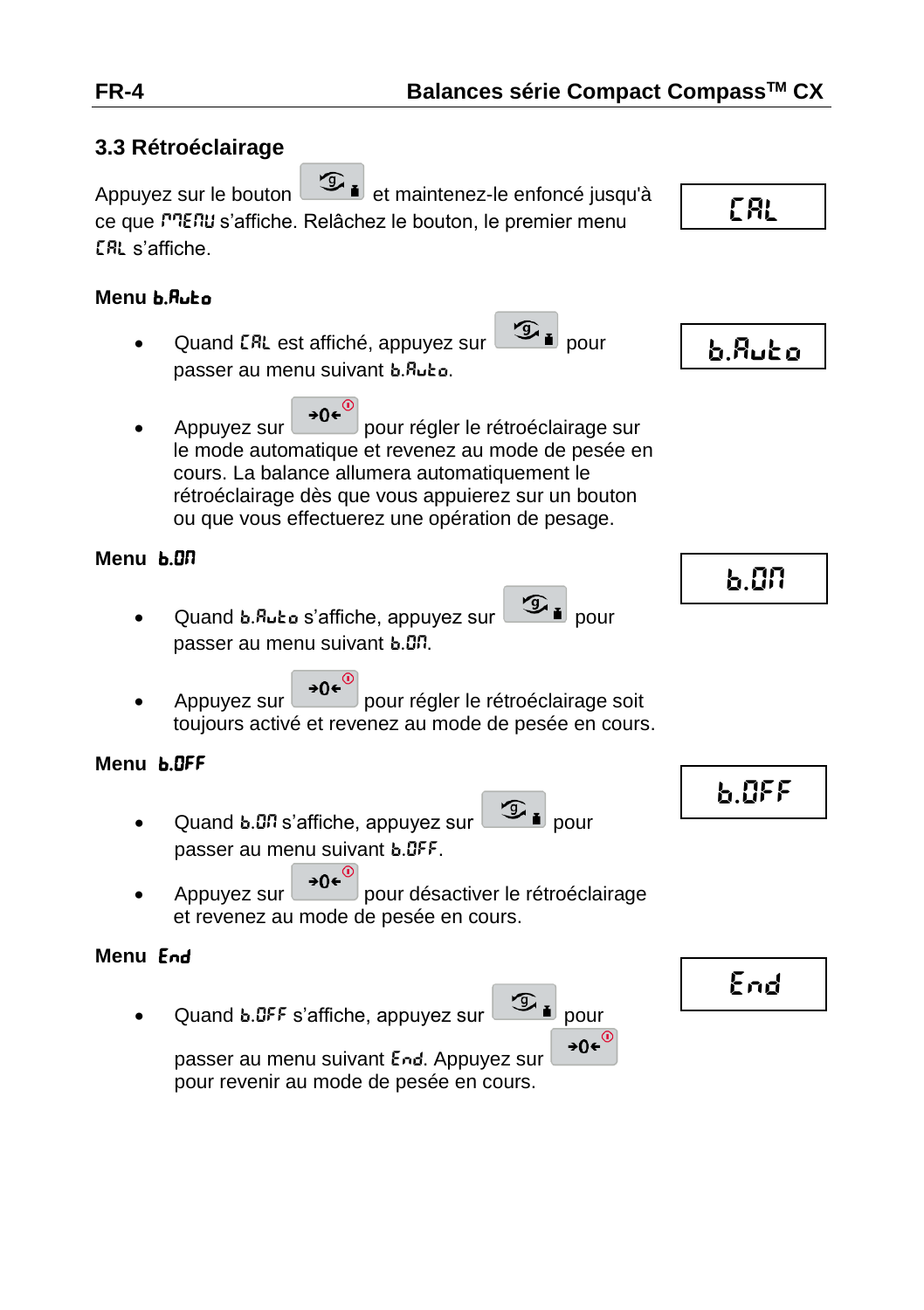# **4. INFORMATIONS SUR LE SERVICE**

Si la section de dépannage ne vous aide pas à résoudre votre problème ou ne le décrit pas, contactez un technicien agréé OHAUS. Pour toute assistance relative au service ou tout support technique, appelez le 1-800-526-0659 aux États-Unis entre 8h00 et 17h00 (heure de New York). Un spécialiste des produits OHAUS se tient à votre disposition pour répondre à vos questions. En dehors des États-Unis, visitez le site Web à l'adresse suivante : www.ohaus.com pour localiser le bureau OHAUS le plus près de chez vous.

# **5. DONNÉES TECHNIQUES**

### **5.1 Spécifications**

| <b>Modèle</b>                                       | <b>CX221</b>                                                                       | CX621            | CX1201                                                                               | <b>CX2200</b> | <b>CX5200</b> |
|-----------------------------------------------------|------------------------------------------------------------------------------------|------------------|--------------------------------------------------------------------------------------|---------------|---------------|
| Capacité (g)                                        | 220                                                                                | 620              | 1200                                                                                 | 2200          | 5200          |
| Lisibilité (g)                                      | 0.1                                                                                | 0.1              | 0.1                                                                                  | 1             | 1             |
| Répétabilité (dév. Std.) (g)                        | 0.1                                                                                | 0.1              | 0.2                                                                                  | 1             | 1             |
| Linéarité (g)                                       | 0.1                                                                                | 0.1              | 0.2                                                                                  | 1             | 1             |
| Masse d'étalonnage du zéro                          | 200 g                                                                              | 500 <sub>g</sub> | $1$ kg                                                                               | $1$ kg        | 2 kg          |
| Temps de stabilisation                              | 1.5                                                                                | 1.5              | $\mathfrak{p}$                                                                       | 1.5           | 1.5           |
| Construction                                        |                                                                                    |                  | Boîtier en ABS et plateau en acier inoxydable                                        |               |               |
| Calibrage                                           |                                                                                    |                  | Portée externe sélectionnable par l'utilisateur / numérique avec<br>poids externe    |               |               |
| Portée de tare                                      |                                                                                    |                  | Pleine capacité par soustraction                                                     |               |               |
| Unités de pesage*                                   |                                                                                    |                  | g, N, oz, Ib:oz                                                                      |               |               |
| Modes de fonctionnement                             | Pesage                                                                             |                  |                                                                                      |               |               |
| Puissance requise                                   | Piles 3 AA (inclues) ou adaptateur AC (non inclus)                                 |                  |                                                                                      |               |               |
| Durée de vie typique des<br>piles                   | 1000 heures                                                                        |                  |                                                                                      |               |               |
| Plage de température de<br>service                  | 5°C (41°F) à 40°C (104°F) pour 10% à 80% d'humidité relative,<br>Sans condensation |                  |                                                                                      |               |               |
| Plage de température<br>spécifiée                   |                                                                                    |                  | 18°C (64°F) to 25°C (77°F) pour 10% à 80% d'humidité relative,<br>Sans condensation  |               |               |
| Conditions de stockage                              |                                                                                    |                  | -20°C (-4°F) à 55°C (131°F) pour 10% à 90% d'humidité<br>relative, Sans condensation |               |               |
| Type d'écran                                        |                                                                                    |                  | Affichage à cristaux liquides (LCD) avec rétroéclairage                              |               |               |
| Taille de l'écran                                   |                                                                                    |                  | chiffres 0,71 po / 18 mm                                                             |               |               |
| Taille du plateau (I x D)                           |                                                                                    |                  | 5 x 5.6 in / 128 x 142 mm                                                            |               |               |
| Dimensions de la balance<br>$(I \times D \times H)$ | 5.3 x 7.9 x 1.6 in / 135 x 201 x 41 mm                                             |                  |                                                                                      |               |               |
| Dimensions d'expédition<br>$(I \times D \times H)$  | 6.7 x 9.3 x 2.2 in / 170 x 235 x 55 mm                                             |                  |                                                                                      |               |               |
| Poids net                                           |                                                                                    |                  | 1.1 lb / 0.5 kg                                                                      |               |               |
| Poids d'expédition                                  | 1.5 lb / 0.7 kg                                                                    |                  |                                                                                      |               |               |

#### **TABLEAU 5-1. SPÉCIFICATIONS.**

\*La disponibilité dépend du modèle et de la région.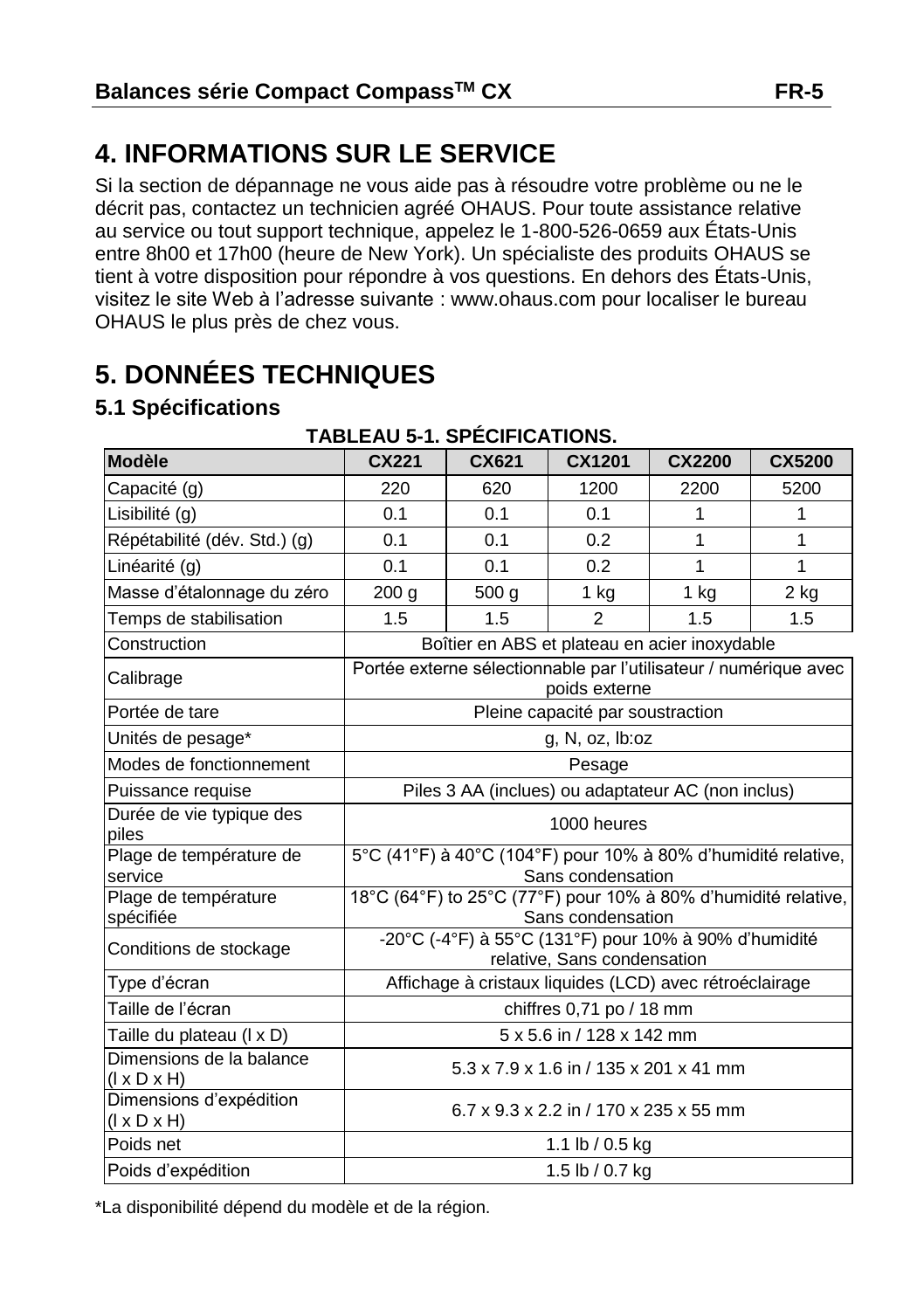# **5.2 Conformité**

La conformité aux normes suivantes est indiquée par la marque correspondante sur le produit

| Marquage | Norme                                                                                                                                                                                                                                    |
|----------|------------------------------------------------------------------------------------------------------------------------------------------------------------------------------------------------------------------------------------------|
|          | Ce produit est conforme aux normes harmonisées applicables des<br>directives européennes 2011/65/UE (RoHS), 2014/30/UE (CEM) et<br>2014/35/UE (LVD). La déclaration de conformité de l'UE est disponible<br>en ligne à www.ohaus.com/ce. |
|          | EN 61326-1                                                                                                                                                                                                                               |

| Elimination<br>En conformité avec les exigences de la directive européenne 2002/96<br>CE relative aux déchets d'équipements électriques et électroniques<br>(DEEE), cet appareil ne doit pas être éliminé avec les déchets<br>ménagers. Logiquement, ceci est aussi valable pour les pays en<br>dehors de l'UE conformément aux règlementations nationales en<br>viqueur. |
|---------------------------------------------------------------------------------------------------------------------------------------------------------------------------------------------------------------------------------------------------------------------------------------------------------------------------------------------------------------------------|
| Veuillez éliminer cet appareil conformément aux prescriptions locales<br>dans un conteneur séparé pour appareils électriques et électroniques.                                                                                                                                                                                                                            |
| Pour toute question, adressez-vous aux autorités compétentes ou au<br>revendeur chez qui vous avez acheté cet appareil.                                                                                                                                                                                                                                                   |
| En cas de remise de cet appareil (p. ex. pour une utilisation privée ou<br>artisanale/industrielle), cette prescription doit être transmise en<br>substance.                                                                                                                                                                                                              |
| Merci pour votre contribution à la protection de l'environnement.                                                                                                                                                                                                                                                                                                         |
| Pour les consignes de mise au rebut en Europe, consultez le site :<br>www.ohaus.com/weee.                                                                                                                                                                                                                                                                                 |

Cet appareil numérique de la classe B est conforme à la norme NMB-003 du Canada.

#### **Enregistrement ISO 9001**

Le système de management en vigueur pour la production de cet appareil est certifié ISO 9001.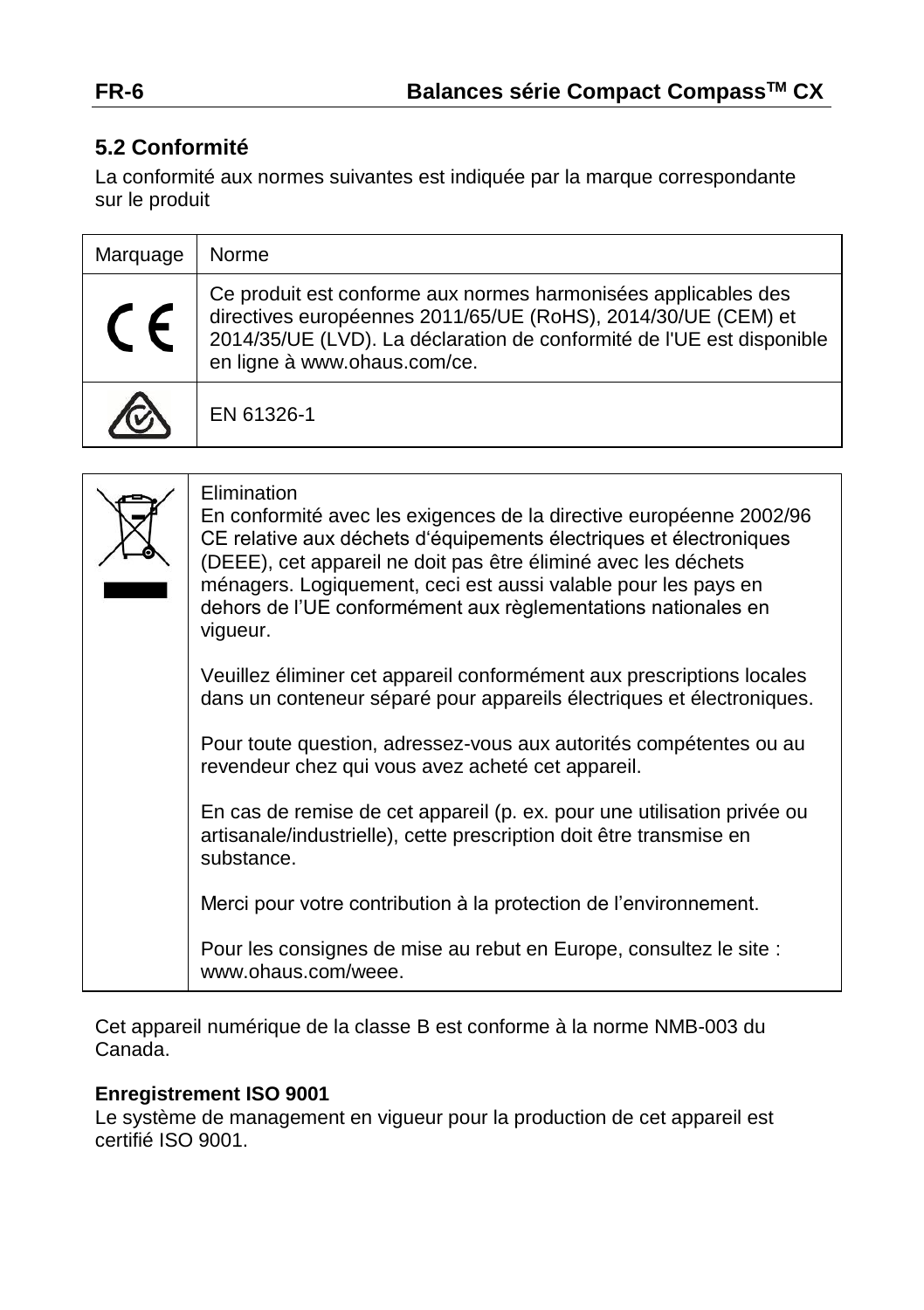# **GARANTIE LIMITEE**

Les produits OHAUS sont garantis contre tous défauts de pièces et de main d'œuvre pour une période de garantie prenant effet le jour de la livraison. Pendant la période de garantie, OHAUS réparera ou, à sa discrétion, remplacera le(les) composant(s) défectueux gratuitement, à condition que le produit ait été retourné à OHAUS, tous frais de port à charge de l'expéditeur.

Cette garantie ne s'applique pas si le produit a été endommagé accidentellement ou par une mauvaise utilisation, s'il a été exposé à des matériaux radio-actifs ou corrosifs, si des corps étrangers y ont pénétré ou si des modifications ont été apportées au produit autres que celles effectuées par OHAUS. En l'absence de retour de la carte d'enregistrement de garantie, la période de garantie prend effet à la date de livraison au revendeur agréé. OHAUS Corporation ne concède pas d'autre garantie, expresse ou implicite. OHAUS Corporation ne pourra être tenue responsable pour les dommages résultants.

Compte tenu que la législation diffère d'un Etat à l'autre et d'un pays à l'autre, veuillez contacter OHAUS ou votre revendeur local OHAUS pour plus d'informations.

Enregistrez votre balance sous *Enregistrement de garantie* à l'adresse suivante www.ohaus.com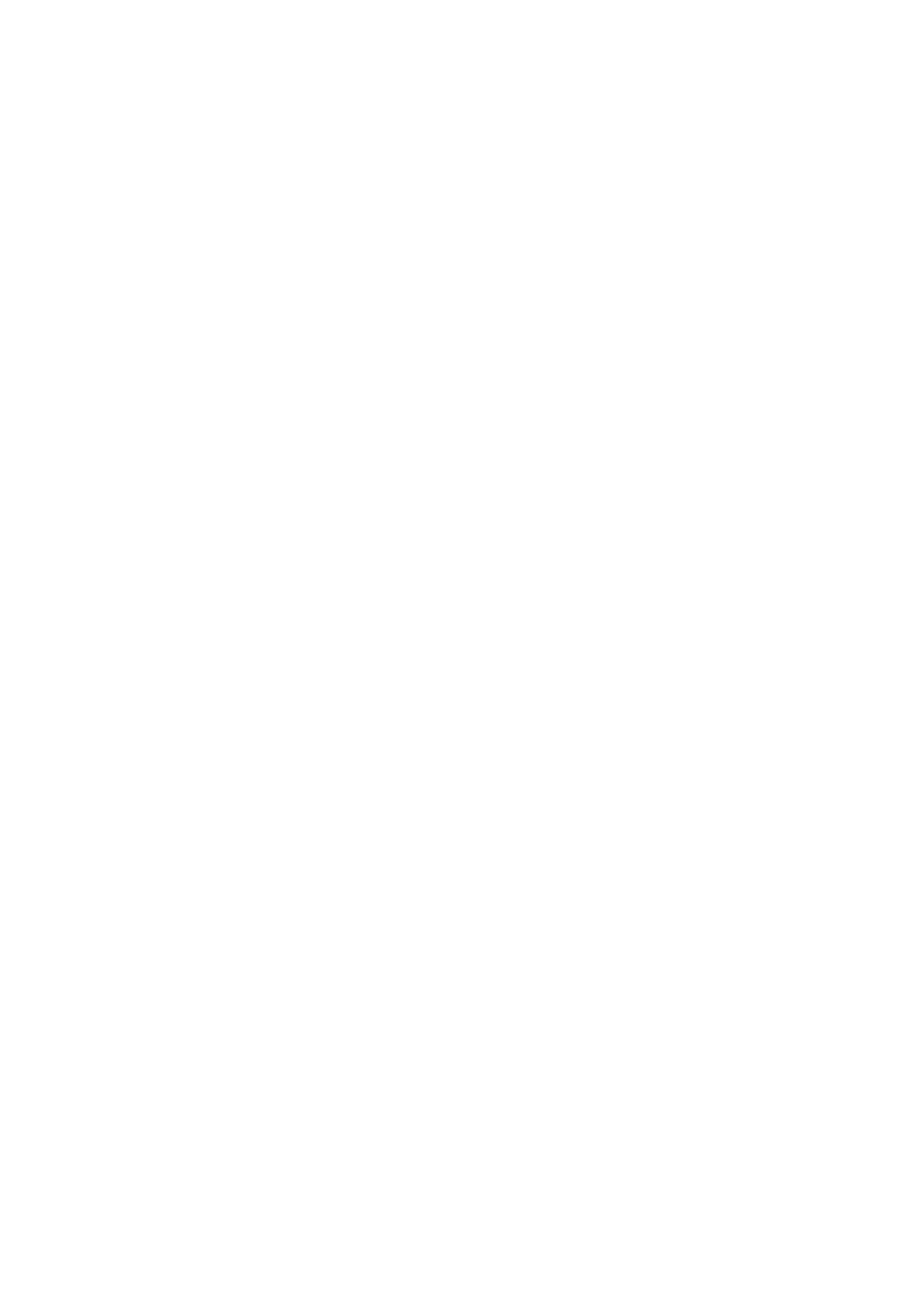# **1. EINLEITUNG**

Dieses Handbuch enthält Anweisungen zur Installation und zum Betrieb von Kompaktserienwaagen Compass<sup>™</sup> CX. Bitte lesen Sie das Handbuch ganz durch, bevor Sie die Waage in Betrieb nehmen.

### **1.1 Sicherheitsvorkehrungen**

Bitte beachten Sie die folgenden Sicherheitsmaßnahmen:

- Stellen Sie sicher, dass die Eingangsspannung des Netzadapters der örtlichen Netzspannung entspricht.
- Verwenden Sie die Waage nur an trockenen Orten.
- Die besten Ergebnisse werden erzielt, wenn man die Waage bei der angegebenen optimalen Betriebstemperatur betreibt.
- Betreiben Sie die Waage nicht unter widrigen oder instabilen Umgebungsbedingungen.
- Gehen Sie mit der Waage vorsichtig um, und legen Sie die zu wägenden Gegenstände vorsichtig in die Mitte der Schale. Wenn Sie Ihre Waage pfleglich behandeln, verlängern Sie dadurch deren Lebensdauer.
- Zur Verwendung im Innenbereich
- Wenn das Gerät in einer vom Hersteller nicht spezifizierten Weise verwendet wird, kann der durch das Gerät gebotene Schutz beeinträchtigt werden.

### **1.2 Allgemeine Produktleistungsmerkmale**

- **Einschalttest:** Wenn die Waage eingeschaltet wird, werden alle Anzeigesegmente einige Sekunden lang eingeblendet, wodurch angezeigt wird, dass sich das Gerät auf Null justiert. Sobald "0" angezeigt wird, ist die Waage betriebsbereit.
- **Stabile Messwertanzeige:** In der linken unteren Ecke der Anzeige erscheint ein Sternchen, wenn ein stabiler Messwert erreicht wurde.
- **Überlast:** Wenn die aufgelegte Last die Kapazität der Waage überschreitet, erscheint auf der Anzeige ein "E", und die Last sollte sofort abgenommen werden. Die Waage kehrt dann wieder zum Normalbetrieb zurück.
- **Tarafunktion:** Zu einer Probe können progressiv Werte hinzugefügt werden.

Durch das Drücken auf  $\bigcup_{i=0}^{\infty}$ kehrt die Waagenanzeige auf Null zurück. Nach dem Hinzufügen von zusätzlichem Gewicht wird erneut auf  $\rightarrow 0e^{0}$ 

gedrückt, um die Waage wieder auf Null zu stellen. Es kann zusätzliches Gewicht bis zur Kapazität der Waage hinzugefügt werden.

 **Negativer Wert:** Wenn eine Last von der Waage abgenommen wird, wird jeder auf Null gestellte Wert als negative Zahl angezeigt. Um zum Normalbetrieb zurückzukehren, kann der auf Null gestellte Wert durch

Drücken auf  $\left[\rightarrow 0 \leftarrow \right]$  gelöscht werden.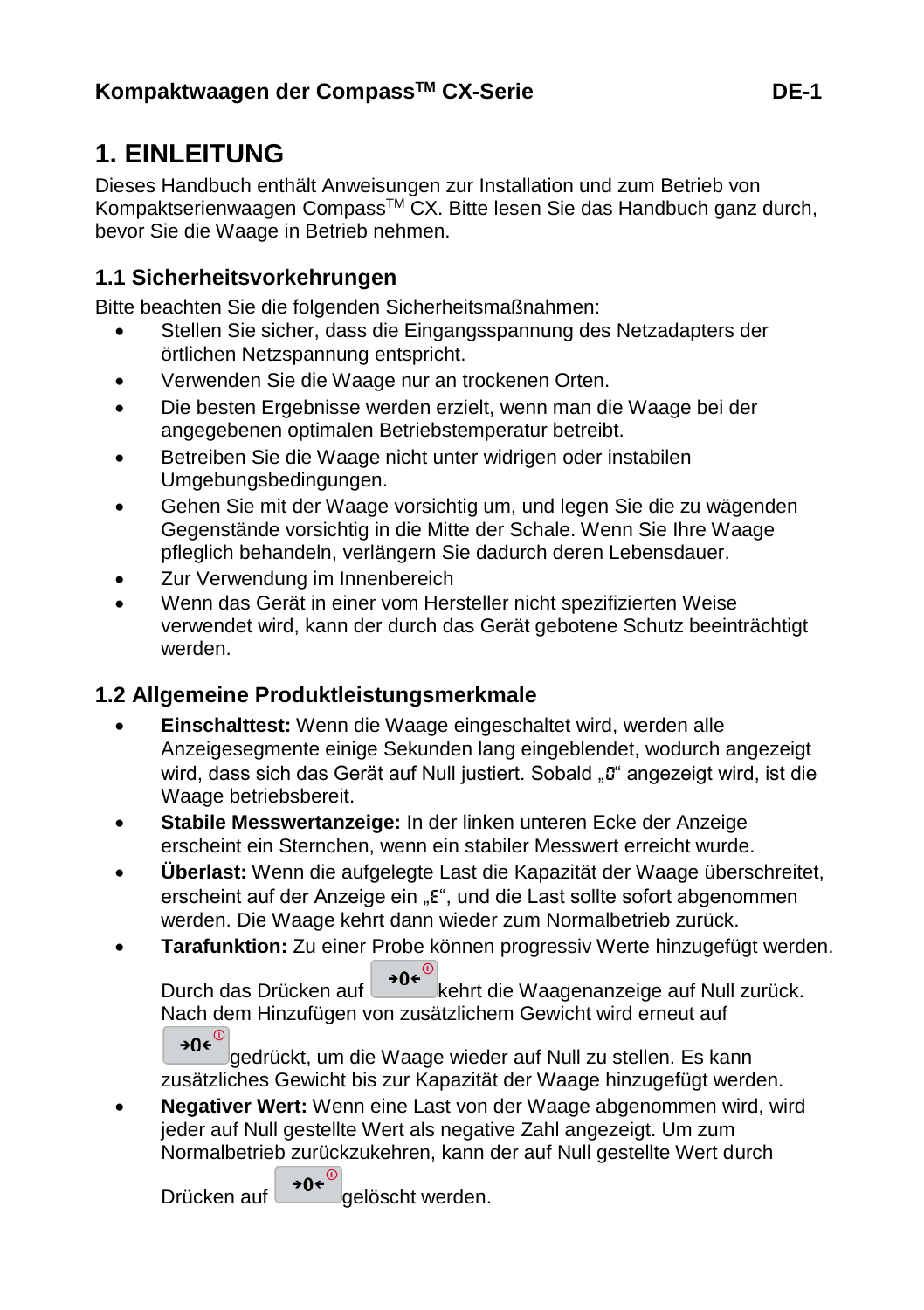- **Niedrige Batterieanzeige:** Auf der Anzeige erscheint die Meldung ...  $\Box$ ". wenn die Batterien schwach sind und ersetzt werden müssen.
- **Automatisches Ausschalten:** Zur Verlängerung der Batterielebensdauer schaltet sich die Waage nach ca. vier (4) Minuten automatisch aus, wenn kein aktiver Wägevorgang erfolgt. Diese Funktion ist nur im Batteriebetrieb aktiv.

# **2. INSTALLATION**

### **2.1 Transportabwicklung (nur 0.1g Modell)**

Entfernen Sie den Plastiktransportschutzeinsatz für den Gebrauch. Bewahren Sie den Kunststoffeinsatz für einen sicheren Transport auf.



### **2.1 Strom**

Betreiben Sie die Waage mit dem Netzstromadapter (nicht im Lieferumfang enthalten) oder mit drei Batterien der Größe AA.

#### **Batterieinstallation**

Nehmen Sie den Batteriefachdeckel auf der Unterseite der Waage ab und legen Sie die drei AA-Batterien wie angegeben in das Fach ein. Wenden Sie dabei keine zu große Kraft an und drücken Sie auch nicht auf die Wägeschale. Bauen Sie den Batteriefachdeckel wieder ein.

#### **Netzstromanschluss**

Schließen Sie den Netzadapter (nicht im Lieferumfang enthalten) an die Buchse auf der Rückseite der Waage an. Stecken Sie den Netzadapter in eine ordnungsgemäße geerdete Steckdose ein.

Aufgrund der Form des Waagensockels können mehrere Waage aufeinander gestapelt werden.

**Hinweis:** Es dürfen nicht mehr als vier Waagen übereinander gestapelt werden.

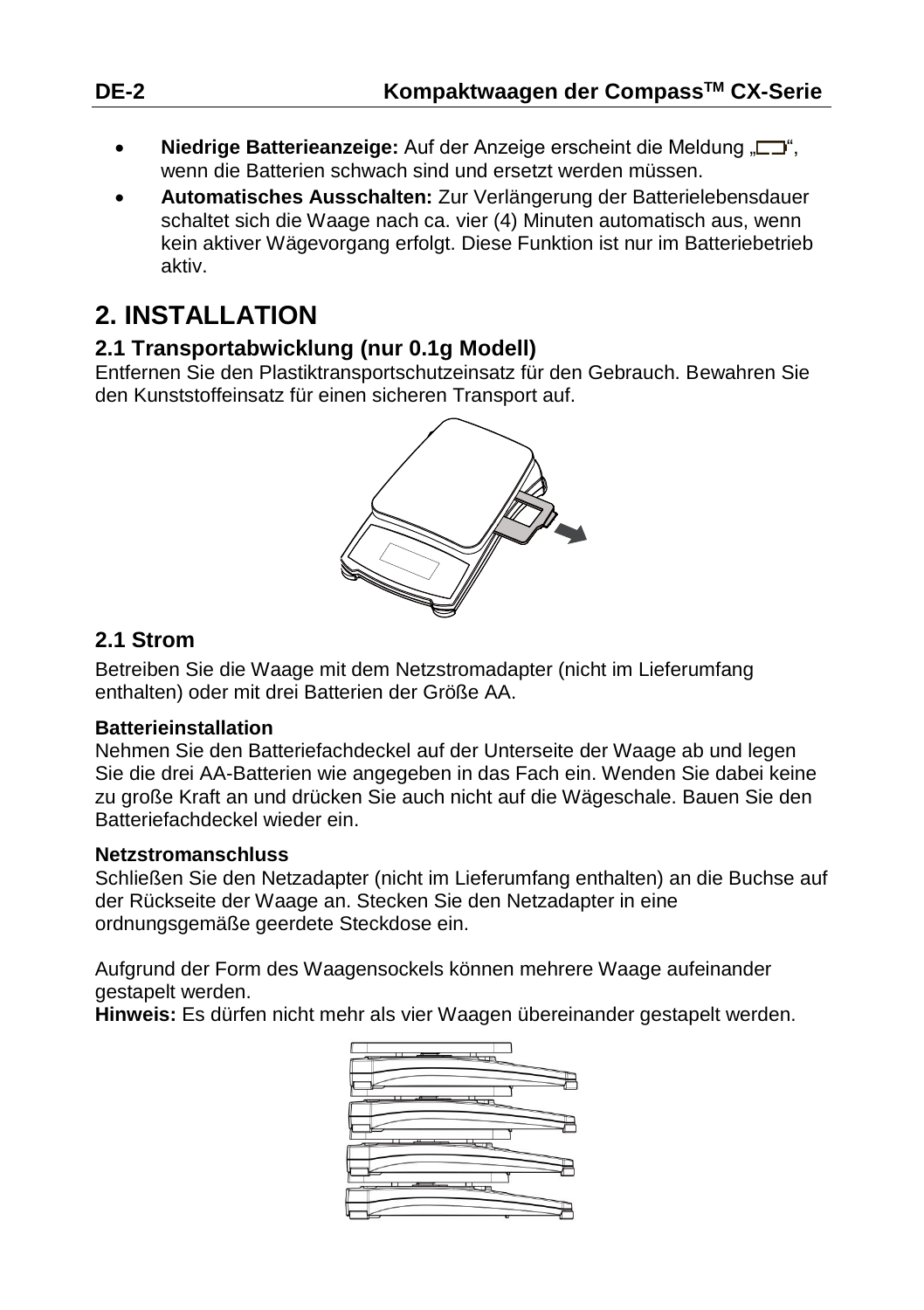# **3. BETRIEB**

### **3.1 Tastenfeld mit zwei Tasten**

- \*0<sup>e</sub><sup>o</sup>): Durch Drücken dieser Taste wird die Waage eingeschaltet.</sup> Dieselbe Taste übt die Nullfunktion aus, wenn die Waage eingeschaltet ist. Um die Waage auszuschalten, wird diese Taste gedrückt und drei Sekunden lang gehalten.
- $\circled{1}$ : Zum Ändern der Gewichtseinheit wird diese Taste kurz gedrückt. Halten Sie diese Taste gedrückt, um in das Benutzermenü zu gelangen.

# **3.2 Kalibrierung**

Zur Erzielung der besten Ergebnisse muss die Waage in regelmäßigen Abständen kalibriert werden. Dies ist besonders dann wichtig, wenn die Waage über längere Zeiträume hinweg im Einsatz ist.

Kalibriergewichte sind nicht im Lieferumfang enthalten.

- Drücken und halten Sie die Taste , bis mMeNU angezeigt wird. Lassen Sie die Taste los, das erste Menü CALwird angezeigt.
- Drücken Sie →0← um die Spannkalibrierung zu starten.
- Auf der Anzeige erscheint **D.** Drücken Sie die

Taste,  $\rightarrow 0$ <sup>c $\omega$ </sup>, um den Nullpunkt festzulegen. Auf der Anzeige erscheint --C--, während die Waage das Nulllastsignal speichert.

 Auf dem Display wird der Bereich für die Bereichskalibrierung angezeigt, zum Beispiel 200 g. Legen Sie das angegebene Kalibriergewicht auf die

Pfanne und drücken Sie die Taste → 0 + 0. Auf der Anzeige erscheint --C--, während die Waage das Kalibrierungspunktsignal speichert.

 $\mathcal{F}_{1}$ 

• Auf der Anzeige erscheint [-dDnE-] und kehrt zum normalen Wägemodus zurück.

Die Meldung E erscheint, wenn die Kalibrierungsschritte nicht befolgt werden oder dasfalsche Gewicht verwendet wurde.

Der Kalibriervorgang kann durch Drücken von abgebrochen werden.



0 g

$$
- \frac{1}{2} \int_0^1 e^{-t} \, dt
$$

$$
200\,\mathrm{g}
$$





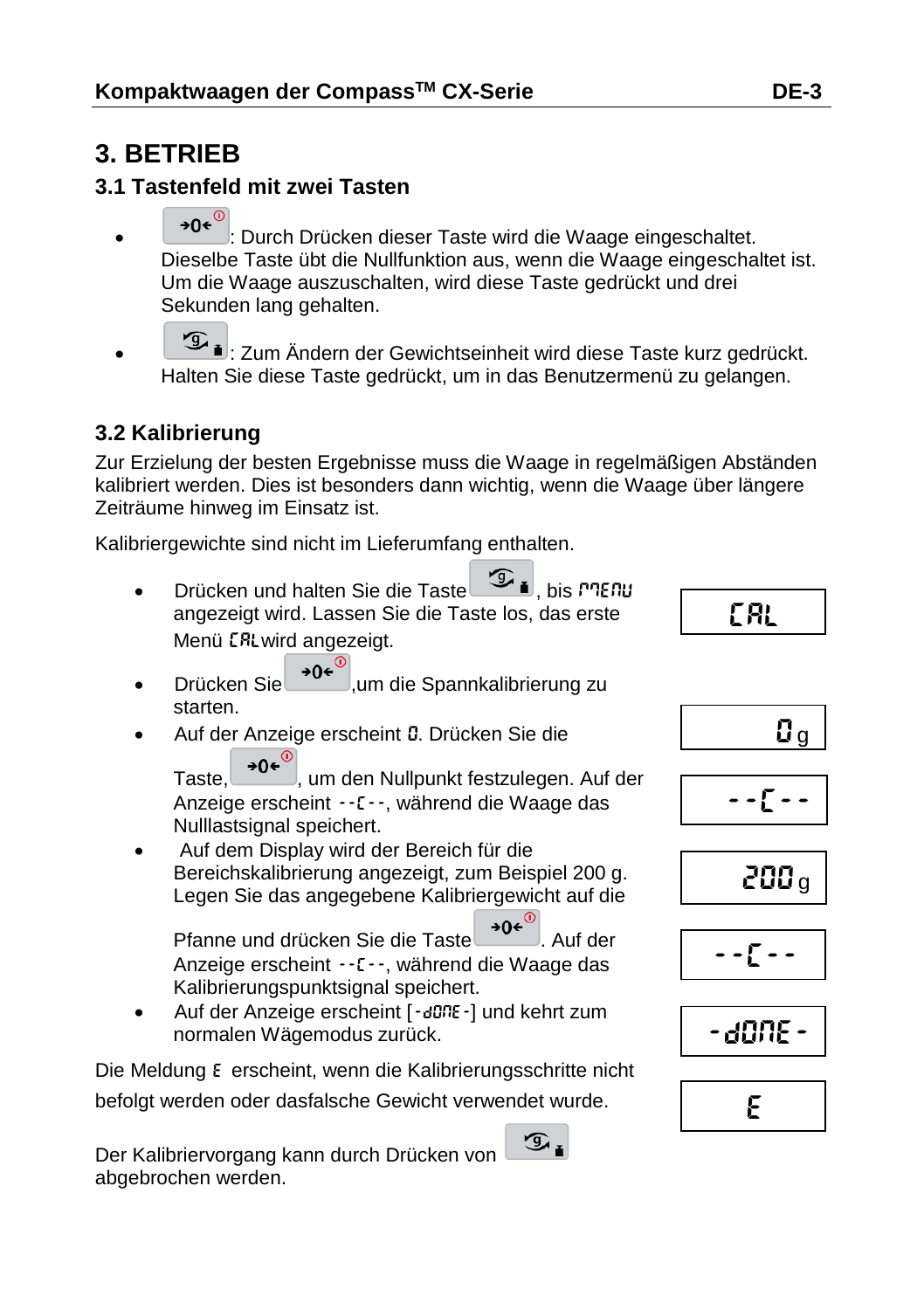# **3.3 Hintergrundbeleuchtung**

Drücken und halten Sie diese Taste (בוצי Lis רביב , bis חיים, bis ו angezeigt wird. Lassen Sie die Taste los; das erste Menü CAL wird angezeigt. .

# b.Auto **Menü**

- Wenn [RLangezeigt wird, drücken Sie 3, um zum nächsten Menü zu gelangen b.Ruto.
- Drücken Sie 30<sup>e<sup>®</sup>, umdas Hintergrundbeleuchtung</sup> auf Automatikmodus einzustellen und zum aktuellen Wägemodus zurückzukehren.Die Waage schaltet die Hintergrundbeleuchtung bei jeder Tasten- und Wiegeoperation automatisch ein.

### **Menü**b.ON

- Wenn b.Ruto angezeigt wird, drücken Sie um zum nächsten Menü zu gelangen b.Dn.
- Drücken Sie → O+ (um die Hintergrundbeleuchtung immer einzuschalten und zum aktuellen Wägemodus zurückzukehren..

# **Menü**b.OFF

- Wenn  $b$ .D.R angezeigt wird, drücken Sie zum nächsten Menü b.DFFzu gelangen.
- Drücken Sie → O← um die Hintergrundbeleuchtung immer auszuschalten und zum aktuellen Wägemodus zurückzukehren.

### **Menü**End

Wenn  $b.0$ FF angezeigt wird, drücken Sie  $\circled{3}$  , um zum

nächsten Menü End zu gelangen. Drücken Sie +0+ (um zum aktuellen Wägemoduszurückzukehren.







b.OFF

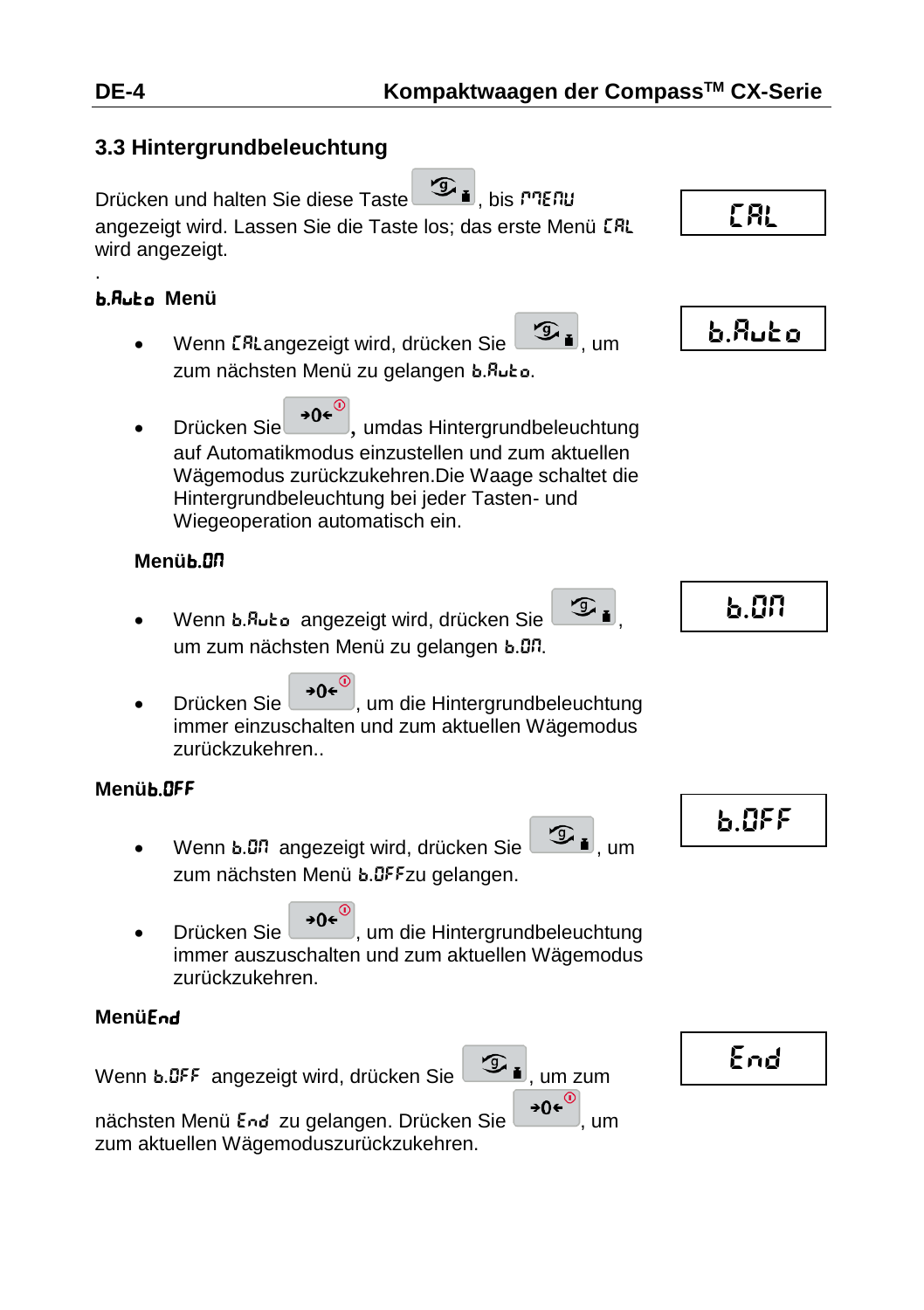# **4. WARTUNGSINFORMATIONEN**

Wenn Ihr Problem im Abschnitt "Fehlersuche" nicht gelöst oder beschrieben wird, wenden Sie sich an Ihren zugelassenen Service-Vertreter von OHAUS. Wenn Sie in den Vereinigten Staaten Hilfe oder technischen Support benötigen, rufen Sie zwischen 8.00 und 17.00 Uhr amerikanischer Ostküstenzeit bitte die (in den USA) gebührenfreie Nummer 1-800-526-0659 an. Ein Produktservice-Spezialist von OHAUS wird Ihnen dann weiterhelfen. Außerhalb der USA besuchen Sie unsere Website www.ohaus.com, um die für Sie am nächsten gelegene OHAUS-Geschäftsstelle zu finden.

# **5. TECHNISCHE DATEN**

### **5.1 Spezifikationen**

| <b>Modell</b>                                    | CX221                                                                                                                                     | CX621                                      | CX1201                      | CX2200 | <b>CX5200</b> |  |
|--------------------------------------------------|-------------------------------------------------------------------------------------------------------------------------------------------|--------------------------------------------|-----------------------------|--------|---------------|--|
| Kapazität (g)                                    | 220                                                                                                                                       | 620                                        | 1200                        | 2200   | 5200          |  |
| Lesbarkeit (g)                                   | 0.1                                                                                                                                       | 0.1                                        | 0.1                         | 1      | 1             |  |
| Wiederholbarkeit<br>$(Std. Dev.)$ $(g)$          | 0.1                                                                                                                                       | 0.1                                        | 0.2                         | 1      | 1             |  |
| Linearität (g)                                   | 0.1                                                                                                                                       | 0.1                                        | 0.2                         | 1      | 1             |  |
| Spanne Kalibriermasse                            | 200 <sub>g</sub>                                                                                                                          | 500 g                                      | 1 kg                        | 1 kg   | $2$ kg        |  |
| Stabilisierungszeit (s)                          | 1.5                                                                                                                                       | 1.5                                        | $\overline{2}$              | 1.5    | 1.5           |  |
| Konstruktion                                     |                                                                                                                                           |                                            | ABS-Gehäuse&Edelstahlpfanne |        |               |  |
| Kalibrierung                                     | Frei wählbare externe Spanne /<br>Digital mit externem Gewicht                                                                            |                                            |                             |        |               |  |
| Eigengewicht-Bereich                             | Volle Kapazität durch Subtraktion                                                                                                         |                                            |                             |        |               |  |
| Wiegeeinheiten*                                  | g, N, oz, lb:oz                                                                                                                           |                                            |                             |        |               |  |
| Anwendungsmodi                                   | Wiegen                                                                                                                                    |                                            |                             |        |               |  |
| Leistungsbedarf                                  | 3 AA-Batterien (im Lieferumfang enthalten) oder Netzteil (nicht<br>im Lieferumfang enthalten)                                             |                                            |                             |        |               |  |
| <b>Typische Akkulaufzeit</b>                     | 1000 Stunden                                                                                                                              |                                            |                             |        |               |  |
| Betriebstemperaturbereich                        | 5°C (41°F) bis 40°C (104°F) bei 10% bis 80% relativer<br>Luftfeuchtigkeit, nicht kondensierend                                            |                                            |                             |        |               |  |
| Spezifizierter                                   | 18°C (64°F) bis 25°C (77°F) bei 10% bis 80% relativer                                                                                     |                                            |                             |        |               |  |
| Temperaturbereich<br>Lagerbedingungen            | Luftfeuchtigkeit, nicht kondensierend<br>-20°C (-4°F) bis 55°C (131°F) bei 10% bis 90% relativer<br>Luftfeuchtigkeit, nicht kondensierend |                                            |                             |        |               |  |
| Display-Typ                                      |                                                                                                                                           | Liquid Crystal Display (LCD) mit Rücklicht |                             |        |               |  |
| Display-Größe                                    |                                                                                                                                           |                                            | 0,71 in / 18 mm Ziffern     |        |               |  |
| Schalengröße (B x T)                             |                                                                                                                                           |                                            | 5 x 5.6 in / 128 x 142 mm   |        |               |  |
| Abmessungen der Waage<br>$(B \times T \times H)$ | 5.3 x 7.9 x 1.6 in / 135 x 201 x 41 mm                                                                                                    |                                            |                             |        |               |  |

#### **TABELLE 6-1. SPEZIFIKATIONEN**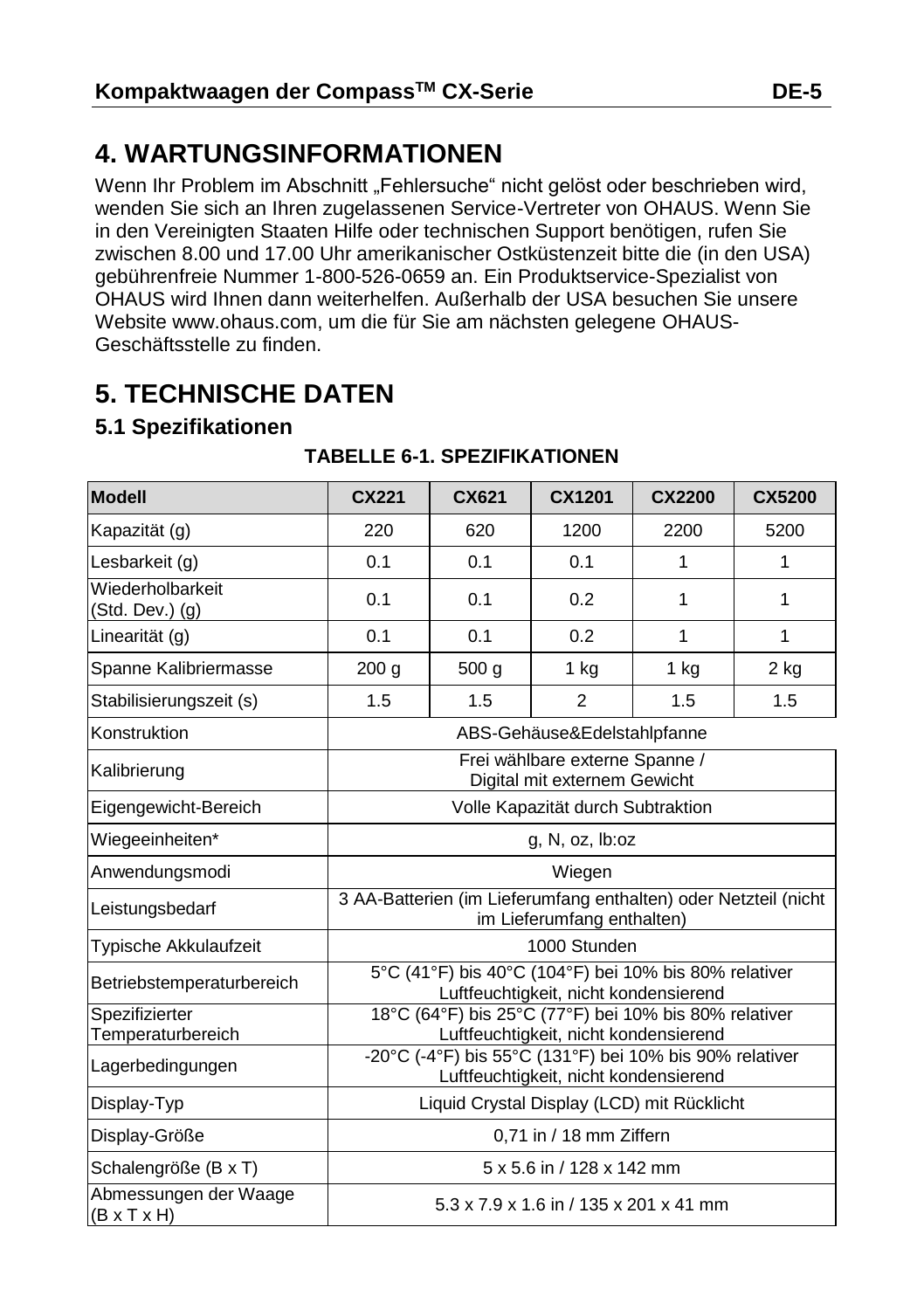| <b>Modell</b>                                 | CX221                                  | CX621 | CX1201          | <b>CX2200</b> | <b>CX5200</b> |  |
|-----------------------------------------------|----------------------------------------|-------|-----------------|---------------|---------------|--|
| Versandabmessungen<br>$(B \times T \times H)$ | 6.7 x 9.3 x 2.2 in / 170 x 235 x 55 mm |       |                 |               |               |  |
| Nettogewicht                                  | 1.1 lb / 0.5 kg                        |       |                 |               |               |  |
| Versandgewicht                                |                                        |       | 1.5 lb / 0.7 kg |               |               |  |

\* Die Verfügbarkeit ist abhängig von Modell und Region.

# **5.2 Befolgung**

Befolgung zu den folgenden Standards wird durch die entsprechende Markierung auf dem Produkt angezeigt

| Markierung | Standard                                                                                                                                                                                                                           |
|------------|------------------------------------------------------------------------------------------------------------------------------------------------------------------------------------------------------------------------------------|
| $\epsilon$ | Dieses Produkt entspricht den geltenden harmonisierten Normen der<br>EU-Richtlinien 2011/65/EU (RoHS), 2014/30/EU (EMV) und<br>2014/35/EU (LVD). Die EU-Konformitätserklärung ist im Internet<br>unter www.ohaus.com/ce verfügbar. |
|            | EN 61326-1                                                                                                                                                                                                                         |

| Entsorgung<br>In Übereinstimmung mit den Anforderungen der Europäischen<br>Richtlinie 2002/96 EG über Elektro- und Elektronik-Altgeräte (WEEE)<br>darf dieses Gerät nicht mit dem Hausmüll entsorgt werden.<br>Sinngemäss gilt dies auch für Länder ausserhalb der EU entsprechend<br>den geltenden nationalen Regelungen. |
|----------------------------------------------------------------------------------------------------------------------------------------------------------------------------------------------------------------------------------------------------------------------------------------------------------------------------|
| Bitte entsorgen Sie dieses Produkt gemäss den örtlichen<br>Bestimmungen in einer getrennten Sammlung für Elektro- und<br>Elektronikgeräte.                                                                                                                                                                                 |
| Bei allfälligen Fragen wenden Sie sich bitte an die zuständige Behörde<br>oder den Händler, bei dem Sie dieses Gerät erworben haben.                                                                                                                                                                                       |
| Bei Weitergabe dieses Gerätes (z.B. für private oder<br>gewerbliche/industrielle Weiternutzung) ist diese Bestimmung<br>sinngemäss weiterzugeben.                                                                                                                                                                          |
| Vielen Dank für Ihren Beitrag zum Schutz der Umwelt.                                                                                                                                                                                                                                                                       |
| Anweisungen zur Entsorgung in Europa finden Sie unter<br>www.ohaus.com/weee.                                                                                                                                                                                                                                               |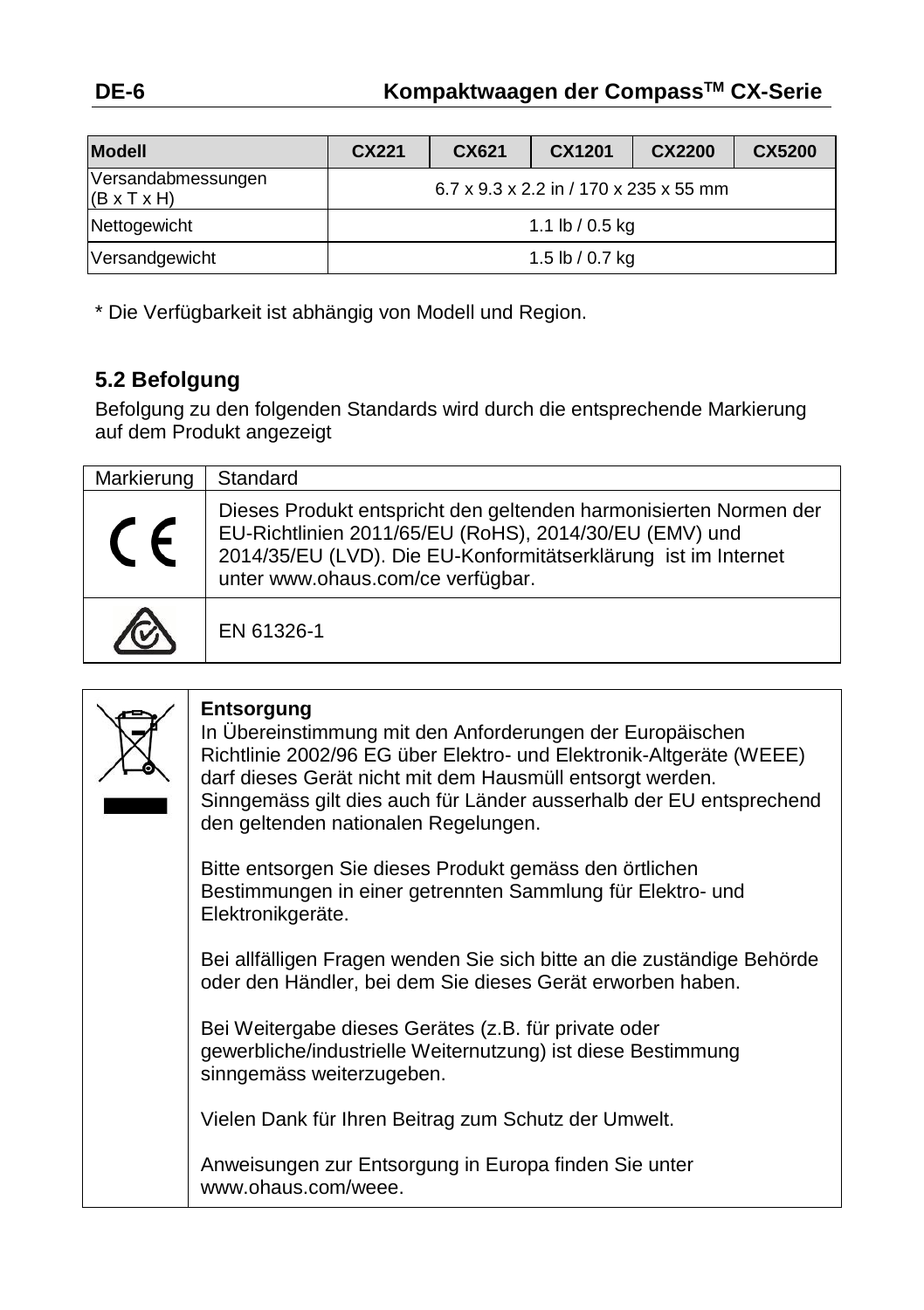#### **Registrierung nach ISO 9001**

Das Managementsystem für die Herstellung dieses Produkts ist nach ISO 9001 zertifiziert.

# **BESCHRÄNKTE GARANTIE**

Auf OHAUS-Produkte wird ab Datum der Auslieferung über die Dauer des Garantiezeitraums hinweg eine Garantie gegen Material- und Herstellungsmängel gegeben. Während des Garantiezeitraums wird OHAUS kostenlos jegliche Komponente(n), die sich als defekt erweist (erweisen), reparieren oder nach eigenem Ermessen ersetzen, wenn das Produkt bei Vorauszahlung der Versandkosten an OHAUS zurückgeschickt wird.

Die Garantie gilt nicht, wenn das Produkt durch einen Unfall oder durch Missbrauch beschädigt wurde, wenn es radioaktiven oder korrodierenden Materialien ausgesetzt wurde, wenn Fremdkörper das Innere des Produkts durchdrungen haben oder wenn es auf Grund einer Reparatur oder Modifikation beschädigt wurde, die nicht von OHAUS durchgeführt wurde. Wenn keine ordnungsgemäß zurückgeschickte Garantieregistrierungskarte vorliegt, beginnt der Garantiezeitraum am Datum der Lieferung an den befugten Händler. OHAUS Corporation gibt keine sonstige ausdrückliche oder stillschweigende Garantie. OHAUS Corporation ist nicht haftbar für irgendwelche Folgeschäden.

Da die Gesetzgebung in Bezug auf Garantien von Bundesstaat zu Bundesstaat und von Land zu Land anders ist, wenden Sie sich bitte an OHAUS oder Ihren örtlichen OHAUS-Händler, wenn Sie weitere Einzelheiten erfahren wollen.

Registrieren Sie Ihre Waage unter *Garantieregistrierung* auf der Website www.ohaus.com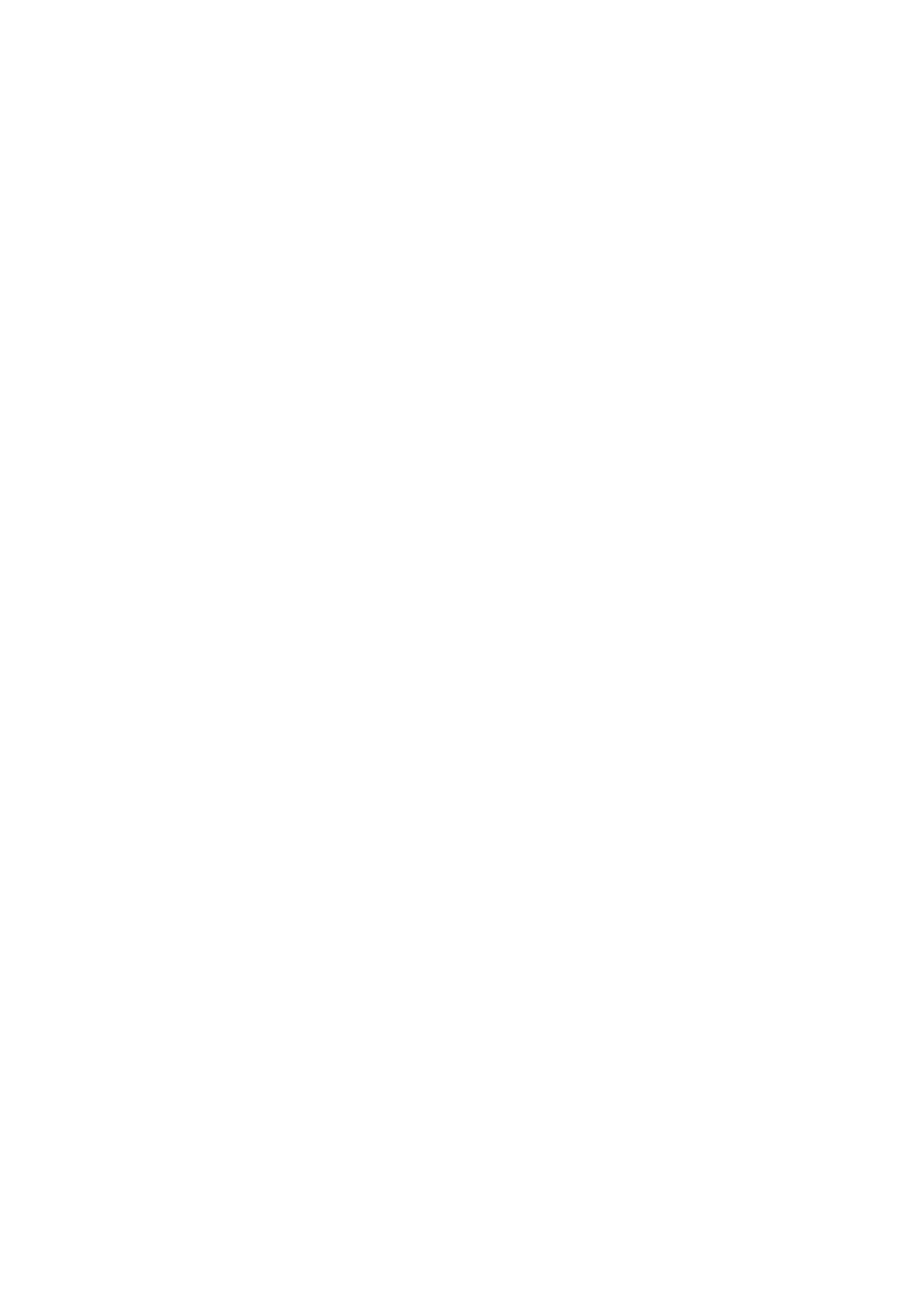# **1. INTRODUZIONE**

Questo manuale contiene le istruzioni riguardanti l'installazione e l'utilizzo delle bilance della serie Compass<sup>™</sup> CX compatta. Leggere il manuale interamente. prima di utilizzare la bilancia.

### **1.1 Precauzioni di sicurezza**

Seguire le precauzioni di sicurezza riportate di seguito:

- Verificare che la tensione d'ingresso dell'adattatore CA corrisponda alla tensione di rete.
- Utilizzare la bilancia solo in luoghi asciutti.
- Per risultati ideali, utilizzare la bilancia alla temperatura ottimale di funzionamento specificata.
- Non utilizzare la bilancia in ambienti difficili o non stabili.
- Utilizzare la bilancia con cura, posizionando delicatamente al centro del vassoio gli oggetti da pesare. Se si evita un uso irregolare della bilancia si contribuirà ad allungarne la durata.
- Uso in ambienti chiusi.
- Se l'apparecchiatura viene utilizzata secondo modalità non specificate dal produttore, la garanzia fornita per l'apparecchiatura potrebbe essere compromessa.

### **1.2. Caratteristiche generali del prodotto**

- **Test di accensione:** quando la bilancia viene accesa, verranno visualizzati per pochi secondi tutti i segmenti del display; per indicare che l'unità si sta azzerando automaticamente. Quando viene visualizzato il simbolo "0", la bilancia è pronta per essere utilizzata.
- **Indicazione di lettura stabile:** quando la lettura è stabile, nell'angolo in basso a sinistra del display verrà visualizzato un asterisco.
- **Sovraccarico:** se il peso supera la capacità della bilancia, sul display sarà visualizzata una "E" e il peso dovrà essere immediatamente rimosso. La bilancia tornerà al normale funzionamento.
- **Funzione Tara:** I valori possono essere progressivamente aggiunti al campione. Premendo il pulsante  $\rightarrow 0^{\infty}$  (Acceso/zero spento), il display

 $+0$  $\leftarrow$ <sup>0</sup>

della bilancia si azzera. Dopo l'aggiunta di altra massa , premere (Acceso/zero spento) per azzerare nuovamente la bilancia. È possibile aggiungere altra massa fino alla capacità della bilancia.

 **Valori negativi:** quando si rimuove un carico dalla bilancia, qualunque valore precedentemente azzerato sarà visualizzato come numero negativo. Per tornare al normale funzionamento, i valori azzerati possono essere

annullate premendo  $\rightarrow 0e^{i\theta}$  (Acceso/zero spento).

**Indicazione di batteria in esaurimento:** sul display verrà visualizzato " $\Box$ " quando la batteria è quasi scarica e va cambiata.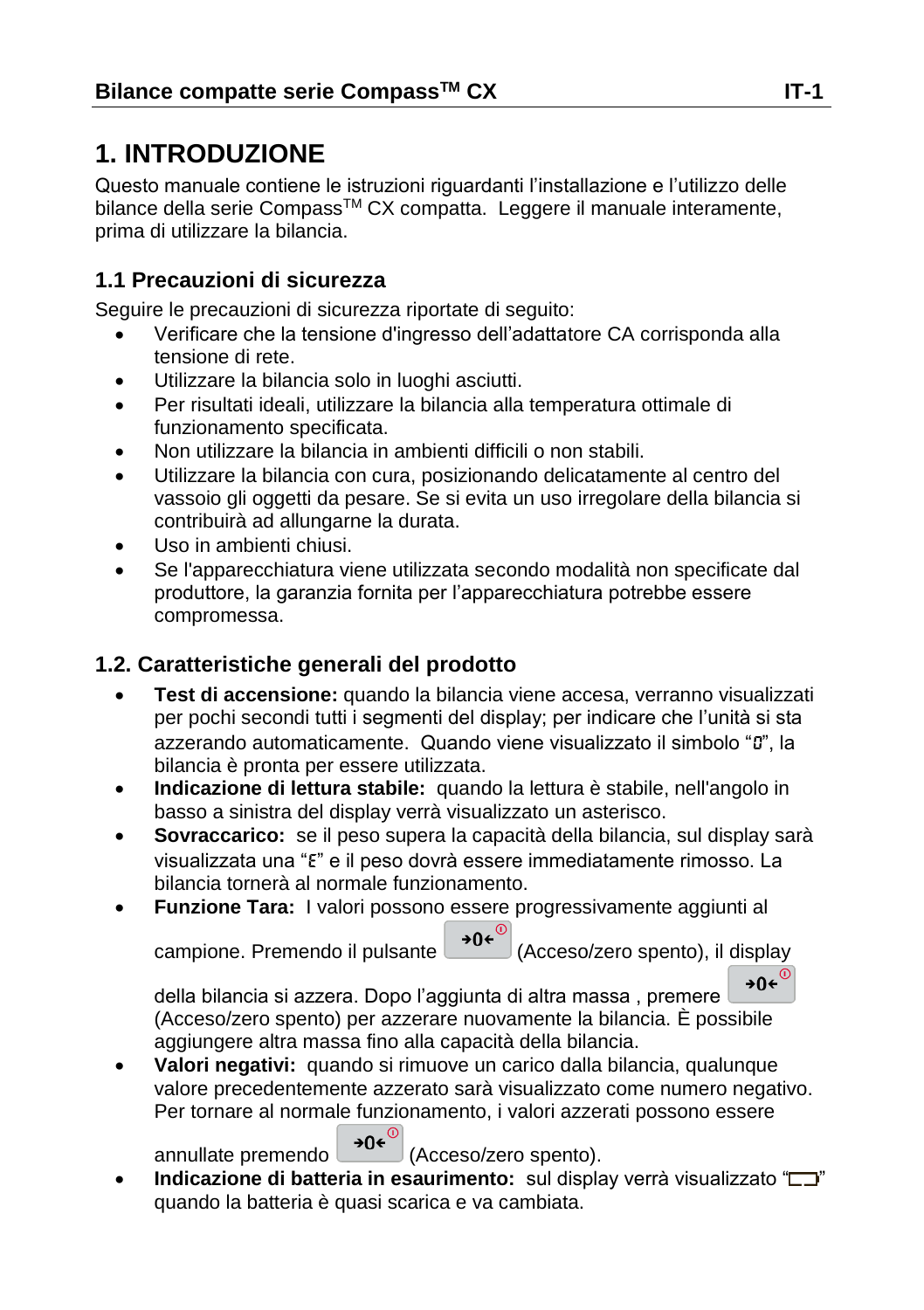**Spegnimento automatico:** per allungare la durata della batteria, la bilancia si spegne automaticamente dopo circa quattro minuti di inattività. Questa funzione è attiva solo durante il funzionamento a batteria.

# **2. INSTALLAZIONE**

### **2.1 Proctection di trasporto (solo modello da 0.1 g)**

Rimuovere l'inserto protettivo in plastica per il trasporto. Conservare l'inserto in plastica per garantire un trasporto sicuro.



### **2.2 Alimentazione**

Alimentare la bilancia con un adattatore di rete CA (non incluso) o 3 batterie AA.

#### **Installazione della batteria**

Rimuovere il coperchio della batteria nella parte inferiore della bilancia e installare le tre batterie "AA" nel compartimento, come indicato. Non esercitare una forza eccessiva e non premere sul vassoio di pesa. Riposizionare il coperchio della batteria.

#### **Connessione di alimentazione CA**

Collegare l'alimentatore di rete (non incluso) alla presa d'ingresso dell'alimentazione, nella parte posteriore della bilancia. Inserire l'alimentatore di rete in una presa di alimentazione correttamente messa a terra.

La base della bilancia è predisposta per essere sistemata in pila. Nota: non impilare più di 4 bilance.

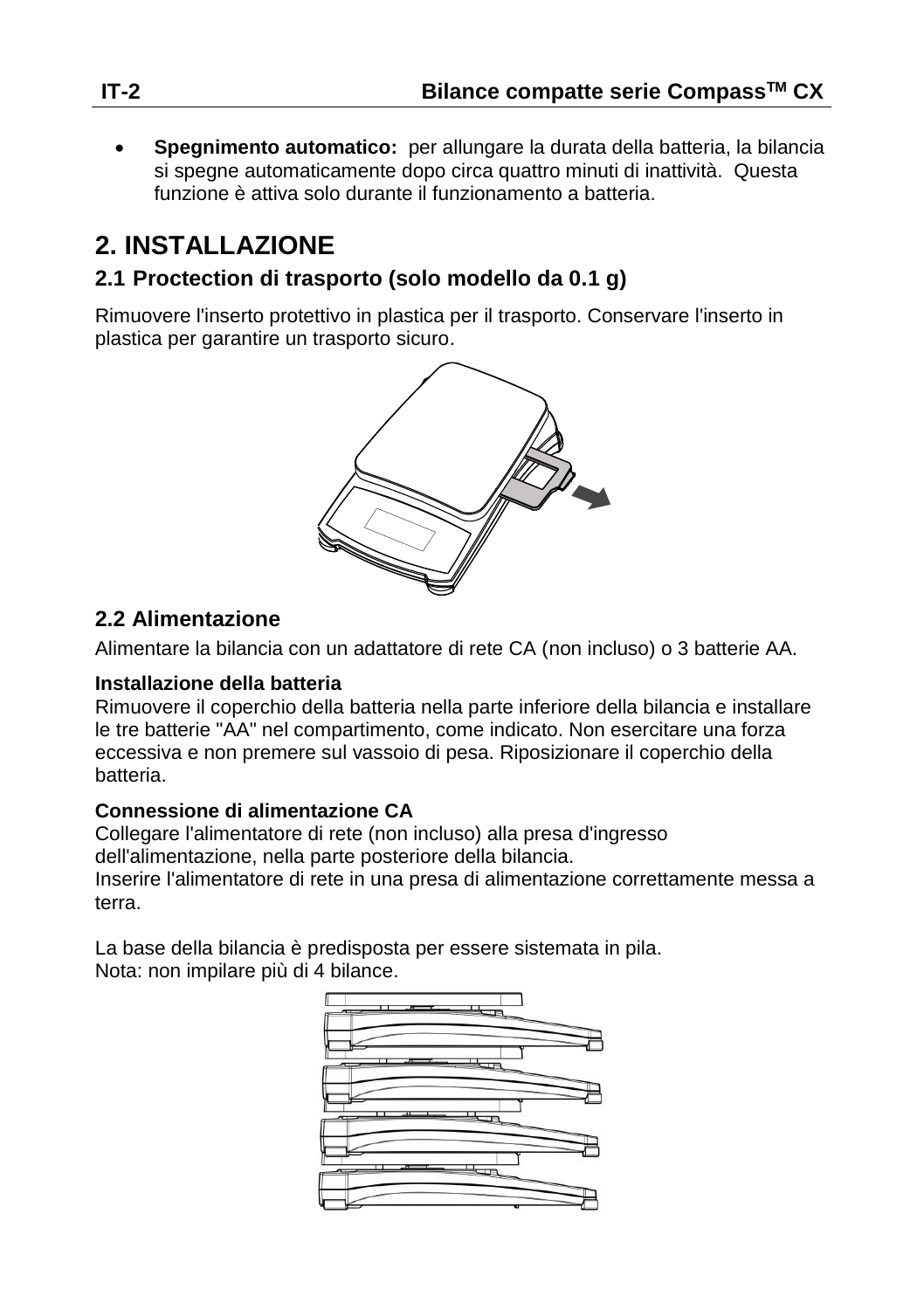# **3. FUNZIONAMENTO**

# **3.1 Tastiera a due pulsanti**

- ⊸∩⊷ (Acceso/Zero spento): premendo questo tasto la bilancia si accende. Questo stesso tasto attiva il comando "zero" se la bilancia è accesa. Tenere premuto questo tasto per tre secondi per spegnere la bilancia.
- (UNITÀ/Taratura): premere questo pulsante per modificare l'unità di pesa. Premere e tenere premuto questo pulsante per accedere al menu utente.

# **3.2 Taratura**

Per risultati ottimali, tarare la bilancia a intervalli regolari. Questo è importante soprattutto nel caso in cui la bilancia venga utilizzata per periodi lunghi.

I pesi di taratura non vengono forniti con la bilancia.

- Premere e tenere premuto il pulsante **function** finché non viene visualizzato MENU. Rilasciare il pulsante, verrà visualizzato il primo menu CRL.
- Premere  $\rightarrow 0^{\infty}$  per avviare la misura della taratura.
- Il display mostra **0**. Senza alcun peso sul piatto,

premere il pulsante  $\rightarrow 0 \leftarrow \infty$  per stabilire il punto zero. Il display mostra --C--mentre la bilancia memorizza il segno di carico zero.

 Il display mostra il punto di misura della taratura, per esempio, 200g. Posizionare il peso di taratura

specificato sul piatto e premere il pulsante  $\rightarrow 0$ <sup>C</sup> display mostra--C--mentre la bilancia memorizza il segno del punto di taratura.

Il display mostra [-dDnE-] e ritorna alla modalità di pesatura normale.

Il messaggio E apparirà se non si eseguono le fasi di taratura o se è stato utilizzato un peso sbagliato.

Il processo di taratura può essere interrotto premendo  $\circ$ i

$$
\boxed{\qquad \qquad \Box_g}
$$

CAL

$$
-2\sum_{i=1}^{n} \frac{1}{i} \sum_{i=1}^{n} \frac{1}{i} \sum_{i=1}^{n} \frac{1}{i} \sum_{i=1}^{n} \frac{1}{i} \sum_{i=1}^{n} \frac{1}{i} \sum_{i=1}^{n} \frac{1}{i} \sum_{i=1}^{n} \frac{1}{i} \sum_{i=1}^{n} \frac{1}{i} \sum_{i=1}^{n} \frac{1}{i} \sum_{i=1}^{n} \frac{1}{i} \sum_{i=1}^{n} \frac{1}{i} \sum_{i=1}^{n} \frac{1}{i} \sum_{i=1}^{n} \frac{1}{i} \sum_{i=1}^{n} \frac{1}{i} \sum_{i=1}^{n} \frac{1}{i} \sum_{i=1}^{n} \frac{1}{i} \sum_{i=1}^{n} \frac{1}{i} \sum_{i=1}^{n} \frac{1}{i} \sum_{i=1}^{n} \frac{1}{i} \sum_{i=1}^{n} \frac{1}{i} \sum_{i=1}^{n} \frac{1}{i} \sum_{i=1}^{n} \frac{1}{i} \sum_{i=1}^{n} \frac{1}{i} \sum_{i=1}^{n} \frac{1}{i} \sum_{i=1}^{n} \frac{1}{i} \sum_{i=1}^{n} \frac{1}{i} \sum_{i=1}^{n} \frac{1}{i} \sum_{i=1}^{n} \frac{1}{i} \sum_{i=1}^{n} \frac{1}{i} \sum_{i=1}^{n} \frac{1}{i} \sum_{i=1}^{n} \frac{1}{i} \sum_{i=1}^{n} \frac{1}{i} \sum_{i=1}^{n} \frac{1}{i} \sum_{i=1}^{n} \frac{1}{i} \sum_{i=1}^{n} \frac{1}{i} \sum_{i=1}^{n} \frac{1}{i} \sum_{i=1}^{n} \frac{1}{i} \sum_{i=1}^{n} \frac{1}{i} \sum_{i=1}^{n} \frac{1}{i} \sum_{i=1}^{n} \frac{1}{i} \sum_{i=1}^{n} \frac{1}{i} \sum_{i=1}^{n} \frac{1}{i} \sum_{i=1}^{n} \frac{1}{i} \sum_{i=1}^{n} \frac{1}{i} \sum_{i=1}^{n
$$

$$
200\,\mathrm{g}
$$

$$
\overline{\mathbb{L}}\left(\frac{1}{\epsilon}\right)=0
$$

$$
\text{-d}\mathfrak{M} \mathsf{E} \text{-}
$$

$$
\overline{\epsilon}
$$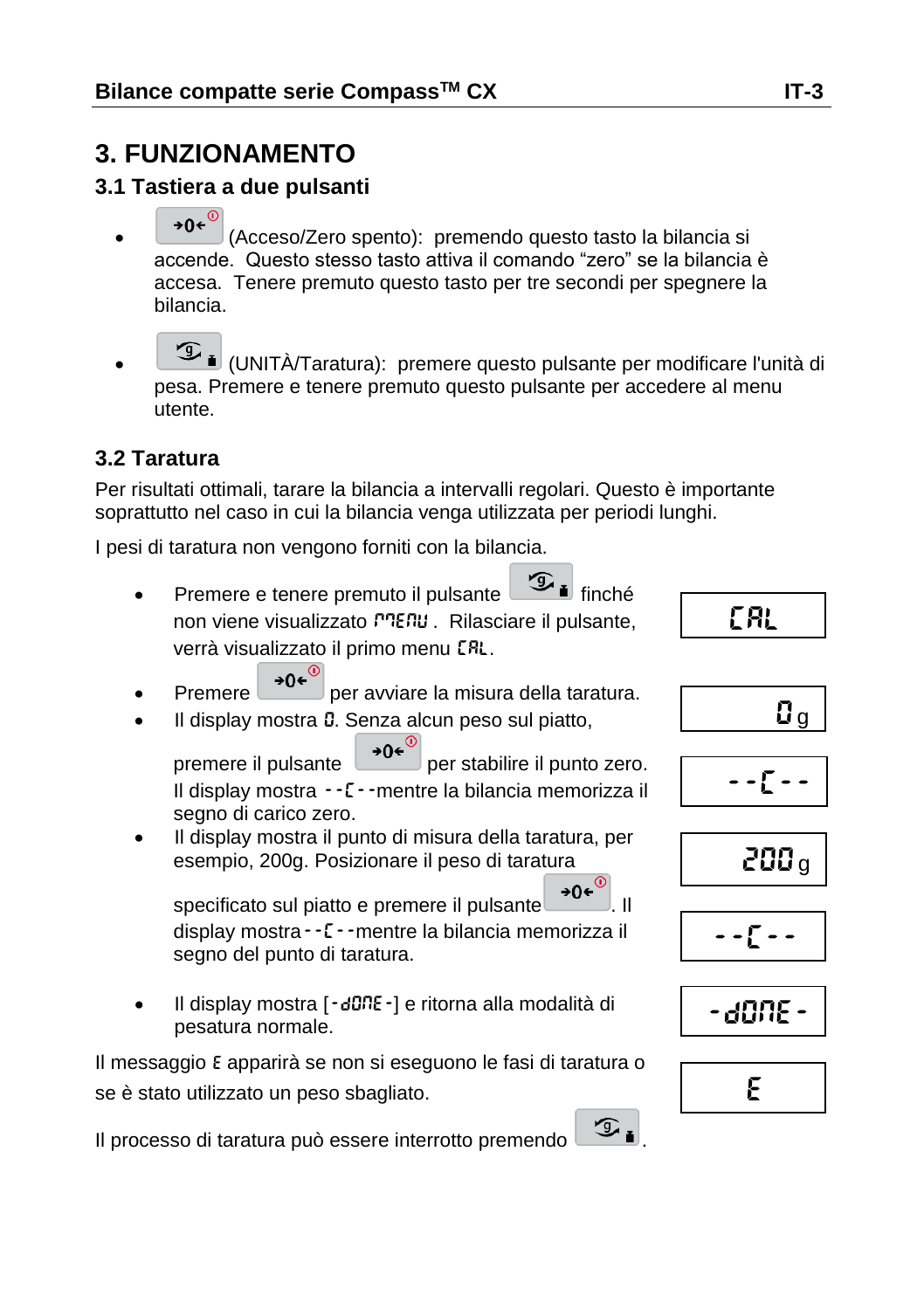#### **3.3 Retroilluminazione**

Premere e tenere premuto il pulsante il fino alla visualizzazione del <sup>po</sup>EnU. Rilasciare il pulsante, verrà visualizzato il primo menu CAL.

#### b.Auto **Menu**

- Quando viene visualizzato ERL, premere passare al menu successivo b.Ruto.
- Premere  $\bigoplus_{\theta}^{\infty}$  per impostare la retroilluminazione in modalità automatica e tornare alla modalità di pesatura corrente. La bilancia accenderà automaticamente la retroilluminazione con qualsiasi operazione di tasto e pesatura.

#### b.ON **Menu**

- Quando viene visualizzato b.Ruto, premere per i per passare al menu successivo b.ON.
- Premere  $\rightarrow 0^{\infty}$  per impostare la retroilluminazione sempre attiva e tornare alla modalità di pesatura corrente.

#### b.OFF **Menu**

- Quando viene visualizzato b.Dn, premere per passare al menu successivo b.OFF.
- Premere  $\rightarrow 0^{\left( \omega \right)}$  per impostare la retroilluminazione sempre spenta e tornare alla modalità di pesatura corrente.

#### End **Menu**

Quando viene visualizzato **b.** OFF, premere **per la per passare al** 

menu successivo End. Premere **+0<sup>e (0</sup>)** per tornare alla modalità di pesatura corrente.

# End

# **4. INFORMAZIONI RELATIVE ALL'ASSISTENZA**

Se la sezione Individuazione guasti non risolve o non descrive il problema incontrato, contattare l'assistenza tecnica autorizzata OHAUS. Per l'assistenza negli Stati Uniti, chiamare il numero verde USA 800-526-0659 tra le 8.00 e le 17.00 EST (ora della costa orientale degli Stati Uniti). Il personale specializzato addetto alla manutenzione sarà disponibile per l'assistenza. Fuori dagli Stati Uniti,



⊕.



CAL



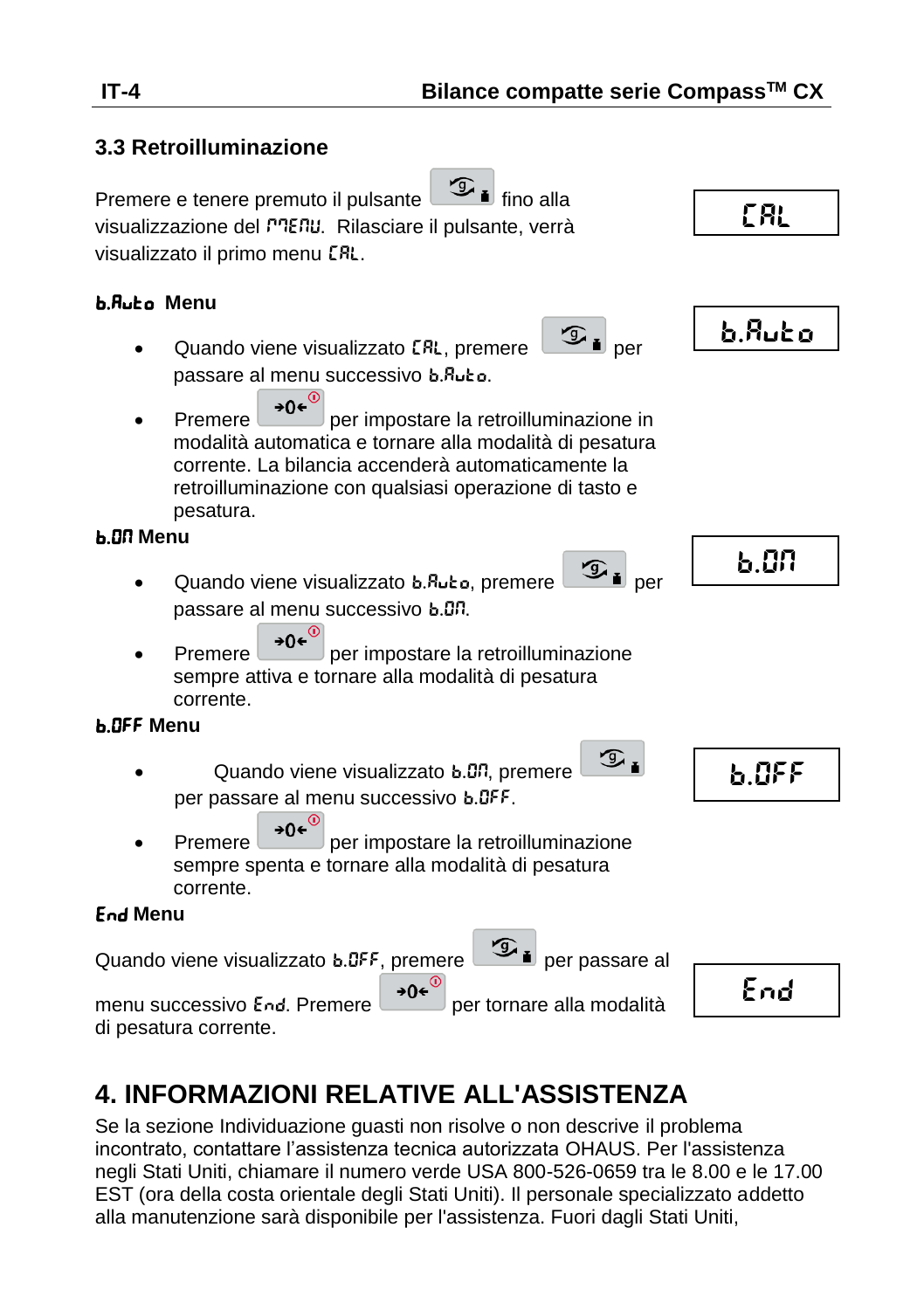consultare il nostro sito Web, www.ohaus.com, per individuare l'ufficio OHAUS più vicino.

# **5. DATI TECNICI**

# **5.1 Specifiche tecniche**

| <b>Modello</b>                                       | CX221                                                                                 | CX621 | CX1201                                 | <b>CX2200</b> | <b>CX5200</b> |  |
|------------------------------------------------------|---------------------------------------------------------------------------------------|-------|----------------------------------------|---------------|---------------|--|
| Capacità                                             | 220                                                                                   | 620   | 1200                                   | 2200          | 5200          |  |
| Leggibilità (g)                                      | 0.1                                                                                   | 0.1   | 0.1                                    | 1             | 1             |  |
| Ripetibilità (Dev. Standard)<br>(g)                  | 0.1                                                                                   | 0.1   | 0.2                                    | 1             | 1             |  |
| Linearità (g)                                        | 0.1                                                                                   | 0.1   | 0.2                                    | 1             | 1             |  |
| Intervallo Peso Calibrazione                         | 200 g                                                                                 | 500 g | $1$ kg                                 | $1$ kg        | 2 kg          |  |
| Tempo di stabilizzazione (s)                         | 1.5                                                                                   | 1.5   | $\mathfrak{p}$                         | 1.5           | 1.5           |  |
| Costruzione                                          | Recipiente in ABS e piatto in acciaio inossidabile                                    |       |                                        |               |               |  |
| Calibrazione                                         | Intervallo esterno selezionabile dall'utente /<br>digitale con peso esterno           |       |                                        |               |               |  |
| Intervallo taratura                                  | Capacità piena per sottrazione                                                        |       |                                        |               |               |  |
| Unità di pesatura*                                   | g, N, oz, lb:oz                                                                       |       |                                        |               |               |  |
| Modalità applicative                                 | Pesatura                                                                              |       |                                        |               |               |  |
| Requisiti alimentazione                              | 3 batterie AA (Incluse) o Adattatore CA (Non incluso)                                 |       |                                        |               |               |  |
| Ciclo di vita tipico della<br>batteria               | 1000 ore                                                                              |       |                                        |               |               |  |
| Intervallo di temperatura di<br>esercizio            | 5°C (41°F) to 40°C (104°F) a 10% fino all' 80% di umidità<br>relativa, senza condensa |       |                                        |               |               |  |
| Intervallo temperatura<br>specificato                | 18°C (64°F) a 25°C (77°F) a 10% fino all' 80% di umidità<br>relativa, senza condensa  |       |                                        |               |               |  |
| Condizioni di stoccaggio                             | -20°C (-4°F) a 55°C (131°F) a 10% fino al 90% di umidità<br>relativa, senza condensa  |       |                                        |               |               |  |
| Tipo di display                                      | Display a cristalli liquidi (LCD) con retroilluminazione                              |       |                                        |               |               |  |
| Dimensioni del display                               | Cifre da 0,71 in / 18 mm                                                              |       |                                        |               |               |  |
| Dimensioni piatto (W x D)                            | 5 x 5.6 in / 128 x 142 mm                                                             |       |                                        |               |               |  |
| Dimensioni della bilancia<br>$(W \times D \times H)$ | 5.3 x 7.9 x 1.6 in / 135 x 201 x 41 mm                                                |       |                                        |               |               |  |
| Dimensioni imballaggio<br>$(W \times D \times H)$    |                                                                                       |       | 6.7 x 9.3 x 2.2 in / 170 x 235 x 55 mm |               |               |  |
| Peso netto                                           | 1.1 lb / 0.5 kg                                                                       |       |                                        |               |               |  |
| Peso imballaggio                                     | 1.5 lb / 0.7 kg                                                                       |       |                                        |               |               |  |

#### **TABELLA 6-1. SPECIFICHE.**

\* Disponibilità dipendente da modello e regione.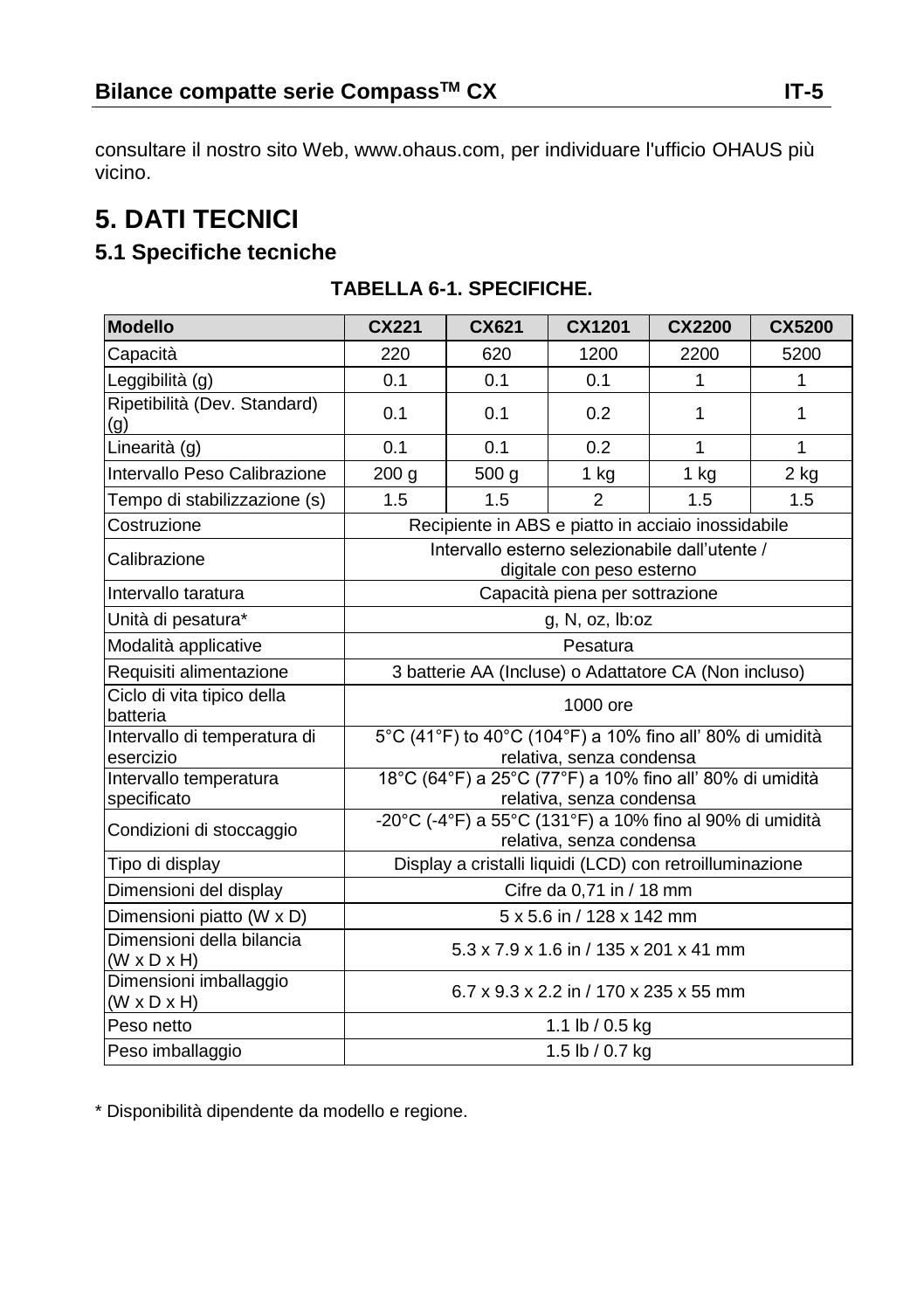# **5.2 Conformità**

La conformità ai seguenti campioni è indicata dal contrassegno corrispondente sul prodotto.

| <b>Marchio</b> | <b>Standard</b>                                                                                                                                                                                                                                   |
|----------------|---------------------------------------------------------------------------------------------------------------------------------------------------------------------------------------------------------------------------------------------------|
|                | Questo prodotto è conforme alle norme armonizzate applicabili delle<br>direttive comunitarie 2011/65/UE (RoHS), 2014/30/UE (EMC) e<br>2014/35/UE (LVD). La dichiarazione di conformità CE è disponibile<br>online all'indirizzo www.ohaus.com/ce. |
|                | EN 61326-1                                                                                                                                                                                                                                        |

| <b>Smaltimento</b><br>In conformità a quanto stabilito dalla Direttiva Europea 2002/96 CE in<br>materia di apparecchi elettrici ed elettronici (RAEE), questo strumento<br>non può essere smaltito come i normali rifiuti. Tale presupposto resta<br>valido anche per i Paesi al di fuori dei confini della UE, conformemente<br>alle norme nazionali in vigore. |
|------------------------------------------------------------------------------------------------------------------------------------------------------------------------------------------------------------------------------------------------------------------------------------------------------------------------------------------------------------------|
| Si prega quindi di smaltire questo prodotto separatamente e in modo<br>specifico secondo le disposizioni locali relative alle apparecchiature<br>elettriche ed elettroniche.                                                                                                                                                                                     |
| Per qualsiasi chiarimento, rivolgersi agli enti preposti o al rivenditore<br>dell'apparecchiatura stessa.                                                                                                                                                                                                                                                        |
| In caso di cessione dello strumento (per es. per ulteriore utilizzo privato<br>o aziendale/industriale), si prega di comunicare anche questa<br>disposizione.                                                                                                                                                                                                    |
| Si ringrazia per il contributo alla tutela dell'ambiente.                                                                                                                                                                                                                                                                                                        |
| Per le istruzioni relative allo smaltimento in Europa, fare riferimento a<br>www.ohaus.com/weee.                                                                                                                                                                                                                                                                 |

#### **Registrazione ISO 9001**

Il sistema di gestione che disciplina la produzione di questa apparecchiatura è certificato ISO 9001.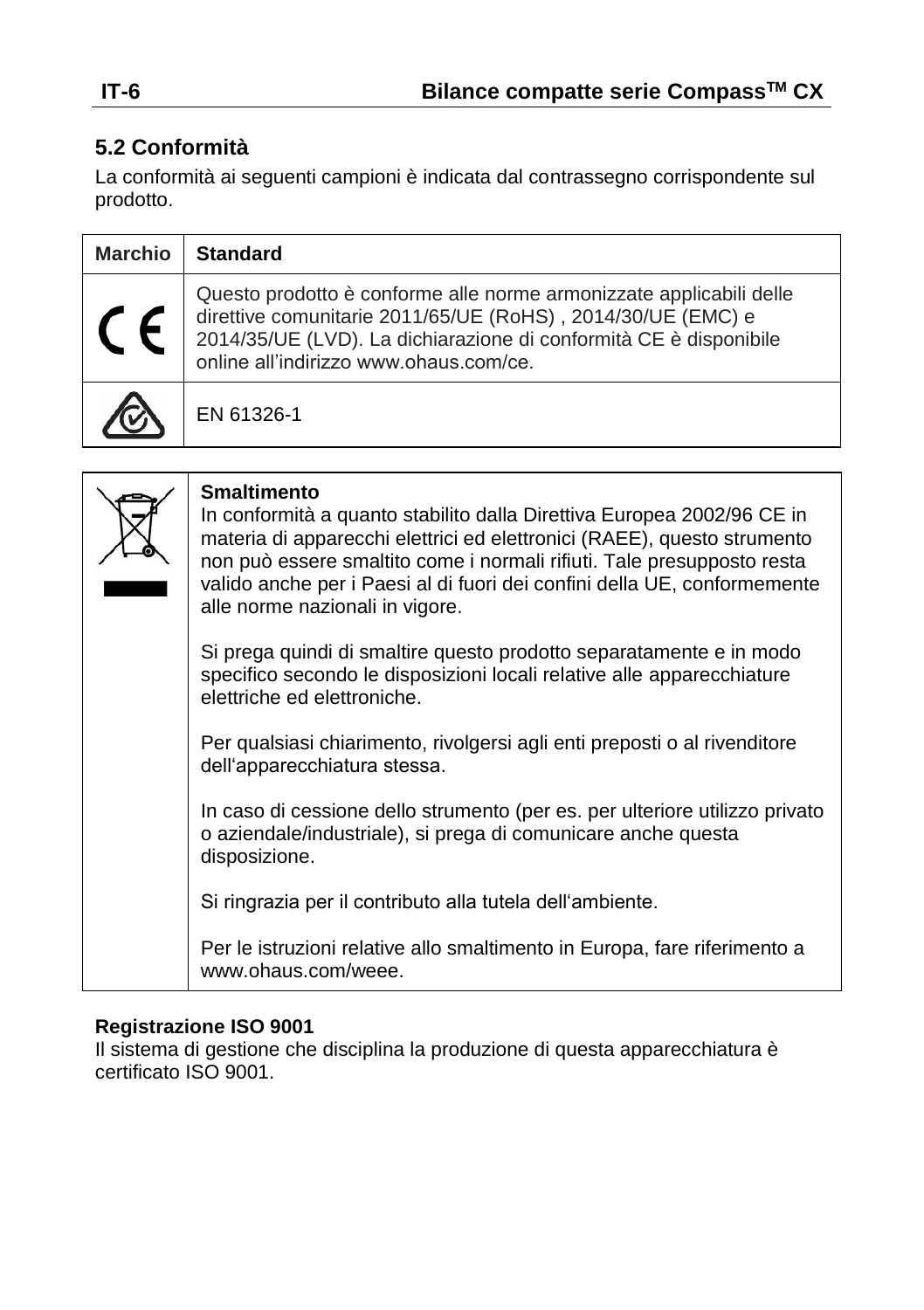# **GARANZIA LIMITATA**

I prodotti OHAUS sono garantiti da difetti nel materiale e nell'esecuzione a partire dalla data di consegna per tutta la durata del periodo di garanzia. Durante il periodo di garanzia, la OHAUS riparerà o, a suo giudizio, sostituirà ogni componente che risulterà essere difettoso gratuitamente, purché il prodotto venga restituito, nolo anticipato, alla OHAUS.

Tale garanzia non si applica nel caso in cui il prodotto sia stato danneggiato accidentalmente o per cattivo utilizzo, esposto a materiale radioattivo o corrosivo, abbia del materiale estraneo al suo interno, o sia danneggiato come conseguenza dell'assistenza o di un intervento di modifica da parte di personale diverso da quello della OHAUS. Dietro debito invio della scheda di garanzia, il periodo di garanzia decorrerà a partire dalla data di spedizione al rivenditore autorizzato. Non viene data altra garanzia espressa o implicita da parte della OHAUS Corporation. La OHAUS Corporation non sarà ritenuta responsabile di qualsiasi danno conseguente.

Poiché la legislazione di garanzia è diversa da stato a stato e da paese a paese, si prega di contattare la OHAUS o il vostro rivenditore autorizzato OHAUS per ulteriori dettagli.

Registrare la bilancia in *Warranty Registration* ( Registrazione Garanzia) all'indirizzo www.ohaus.com